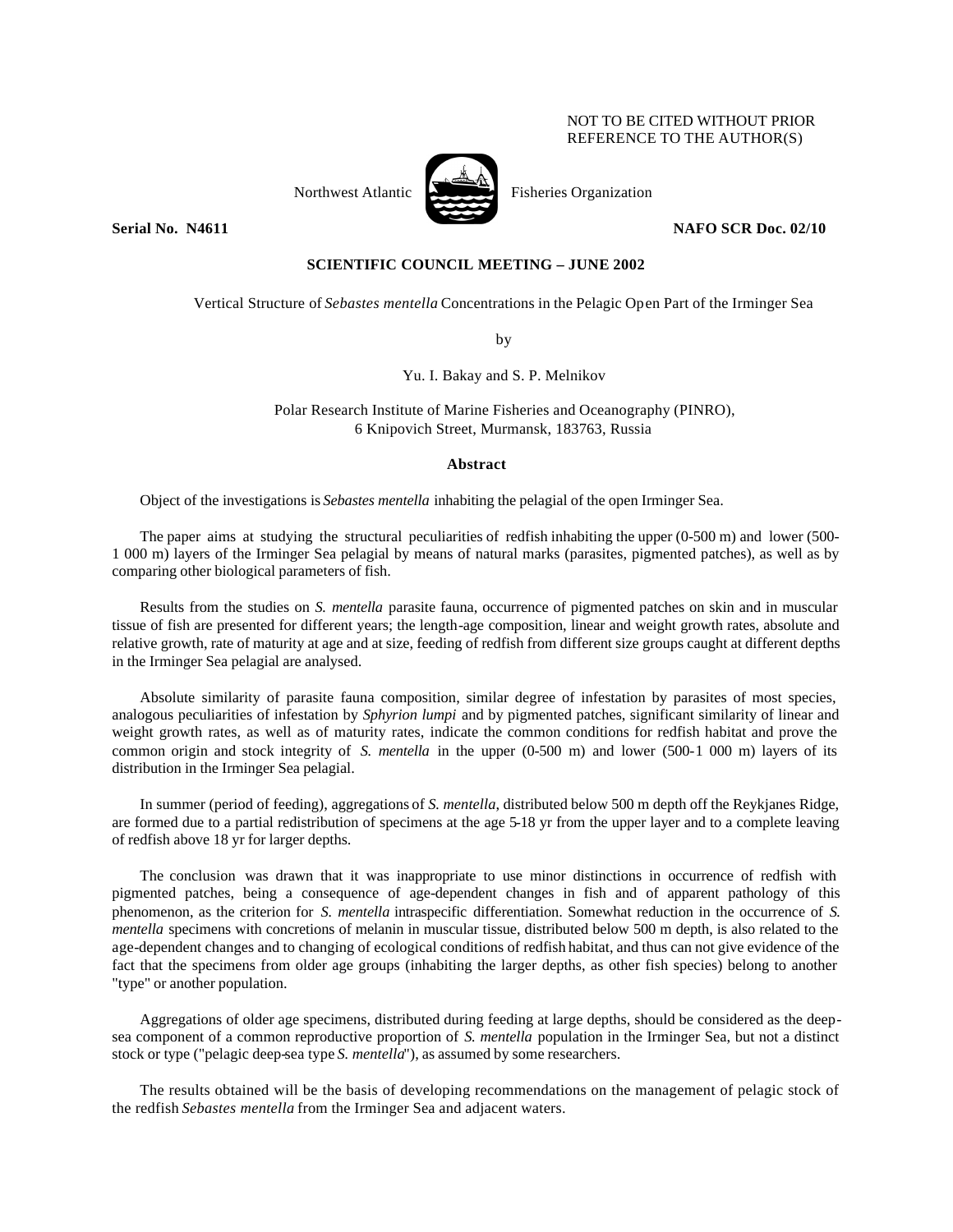### **Introduction**

In the 1990s, the assumption of Icelandic researchers appeared that two stocks (types) of redfish (*Sebastes mentella* Travin), i.e. "oceanic" and "deep-sea", inhabit a layer up to 1 000 m in the pelagial of the Irminger Sea (Anon., 1998). In this event, the first ("oceanic *S. mentella*") inhabits a wide range of depth from 50 to 700 m, and the second one ("pelagic deep-sea *S.mentella*") dwells only at the depth below 500m. Icelandic scientists (Magnusson, 1991; Magnusson *et al*., 1995) based their opinion of availability of two types of *S. mentella* on five criteria of difference in: 1) intensity of red colour of fish body; 2) length composition; 3) length of first-maturing fish; 4) thickness of neck; 5) infestation by *Sphyrion lumpi*, occurrence of pigmented patches on skin and in muscular tissue of fish.

Positive experience of applying the parasitologic data when studying intraspecific structure of marine fish has been accumulated during recent decades. Such data and other natural marks were used to distinguish local groupings of redfish from *Sebastes* genus in the Northwest Atlantic (Perlmutter, 1953; Templeman, 1959; Templeman and Squires 1960; Sindermann, 1961; Yanulov, 1962), intraspecific differentiation of *S. mentella* over most area (from the Barents Sea to the coast of Canada) (Bakay, 1997; Bakay, 1999), as well as *S. mentella* from the Irminger Sea and adjacent areas (Templeman, 1967; Gaevskaya, 1984; Bakay, 1988, 1989).

The paper presents results from *S. mentella* studies for purpose of analyzing the fifth criterion suggested by Icelandic scientists to differentiate the redfish stocks, i.e. infestation by *S. lumpi*, occurrence of pigmented patches on skin and availability of melanin (melanocytes) in muscular tissue of fish caught at different depth in the Irminger Sea pelagial. Qualitative and quantitative compositions of the parasite fauna of redfish caught from both layers studied in different years were compared.

To verify the 2nd and the 3rd criteria for differentiation of the redfish stocks inhabiting different depths, the comparative analysis of length-age composition and maturity rates (by size and age), was done. Besides, results from the comparative analyses of linear and weight growth rates, absolute and relative growth, as well as feeding peculiarities of redfish from different size groups caught in a wide range of depths of the Irminger Sea pelagial, were used as additional criteria.

According to the data from the Russian and international trawl-acoustic surveys in recent years, feeding aggregations of *S. mentella* are distributed in the wide area – in both NEAFC Regulatory areas and NAFO Regulatory Area. Investigations of vertical structure of redfish aggregations in the Irminger Sea pelagial will help to study the mechanism of forming redfish feeding concentrations in the Labrador Sea pelagial. The results obtained will be the basis of developing recommendations on the management of the pelagic stock of *S. mentella* in the Irminger Sea and adjacent waters.

#### **Material and Methods**

Results from parasitologic studies on *S. mentella* from the Irminger Sea since 1983 are used in the paper. All organs and tissue (except for blood) of fish were studied by method of complete parasitologic dissection (Dogiel, 1933; Bykhovskaya-Pavlovskaya, 1985). In 1983 and 1999, to compare parasite fauna of *S. mentella* from the depth above 500 m and below 500 m in the Irminger Sea pelagial, the samples were taken at the same site and with a minimum interval in time. In total, 250 individuals of redfish were examined. In June-July 1999, during the international trawlacoustic survey (TAS) on redfish stock in the Irminger Sea, 2 532 indiv. of *S . mentella* (963 indiv. were caught from the depth above 500 m and 1 569 indiv. - below 500 m) to study occurrence of *Sphyrion lumpi* and pigmented patches on skin and to elucidate peculiarities of infestation by *S. lumpi*. Location of alive copepods of *S. lumpi* and remains of the parasite presence were considered for each of the four zones of redfish body examined according to the scheme described (Fig.1) (Bakay and Karasev, 1995).

To determine occurrence of *S. mentella* with melanin (melanocytes) in muscular tissue, 1 037 indiv. of fish were examined. In order to exclude methodical errors when estimating occurrence of these phenomena by different researchers, the paper presents the materials gathered only by the Russian party and the following factors were used as indicators for a level of invasion by parasites:

- *- S. lumpi* prevalence a proportion (%) of fish, infested by the parasite, of the total amount of the fish examined;
- Abundance index the number of the parasite/1 fish examined.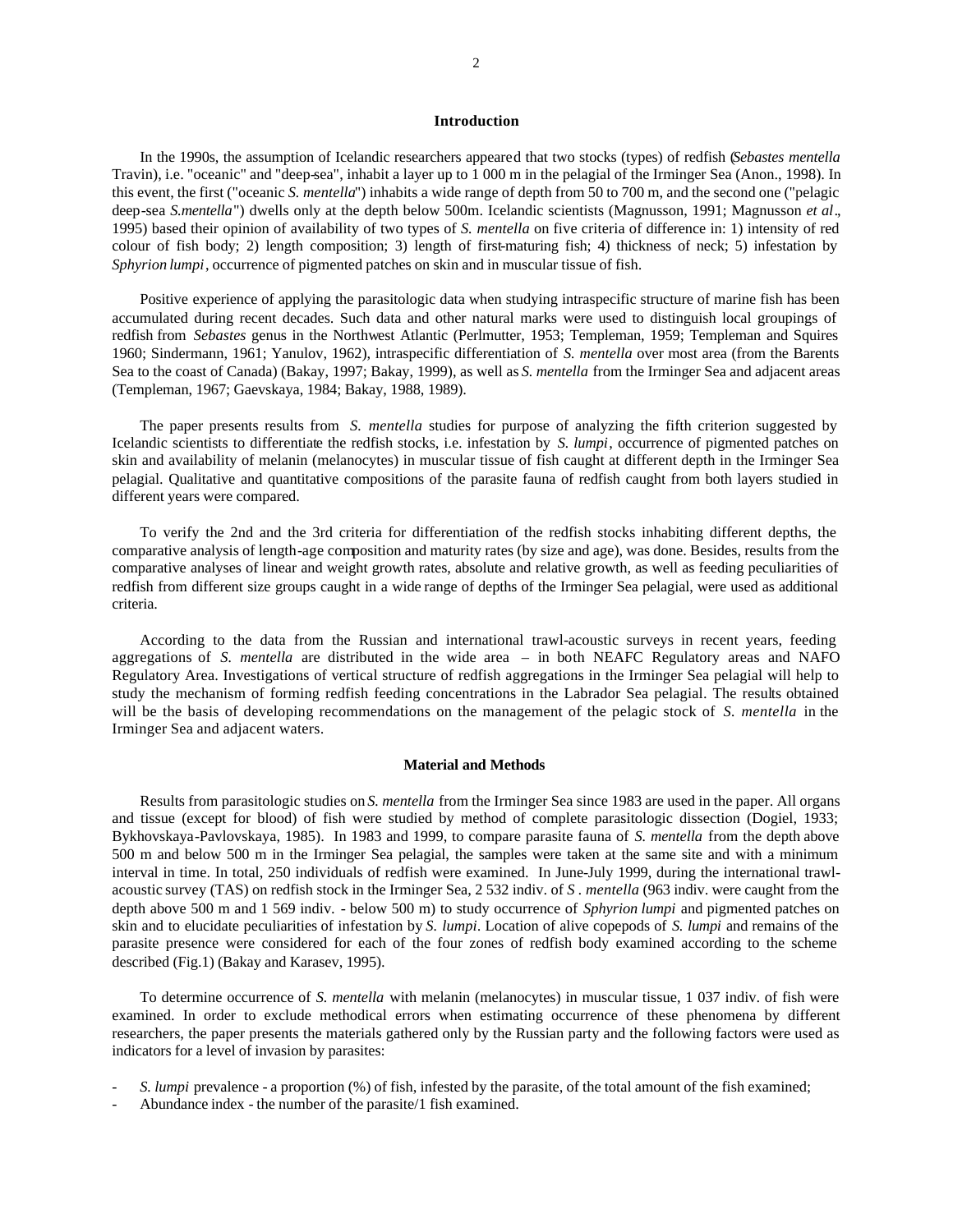Biological material of deepwater redfish was sampled in accordance with the method used in PINRO (Anon., 1980). Data obtained during research scientific and research fishing cruises in June/July, 1995-1999 on materials sampled along the vertical distribution of redfish are analysed. Materials on redfish were collected in the international waters of the Irminger Sea in the Reykjanes Ridge area between 28ºW-37ºW and from 57º30' N to the borders of the 200-mile zones of Iceland and Greenland from the catches taken by mid-water trawls from the depths of 100 m to 900 m. Age samples included 10 specimens of males and 10 specimens of females per each length class. Fish age was determined by scales. Age data were recalculated for the whole length frequency. Linear and weight growth rates were calculated by the observed data. The volume of the analysed material is presented in Table. 1.

#### **Results and Discussion**

## **1. Parasites and Pigmented Patches as Indicators of Vertical Structure of** *Sebastes mentella A***ggregations**

As a result of the studies on parasite fauna of *S. mentella* from the upper and lower layers of dwelling, there were found 17 species of parasites referring to five taxonomic groups, i.e. *Myxosporea* - 4, *Cestoda* - 6, *Trematoda* - 4, *Nematoda* -2, *Crustacea* -1 (Table 2) accounted for by a traditional accumulation of these parasites in fish from older age groups.

All species of *Myxosporea* (*Myxidim incurvatum*, *M. obliquelineolatum*, *Leptotheca adeli*, *Pseudalataspora sebastei*), two species of *Cestoda* (*Diphyllobothrium sp*. *pl*, *Grillotia sp*. *pl*.) and one copepod *Sphyrion lumpi* meet to a great extent requirements for parasites served as indicators of intraspecific structure of fish. The most of the above parasites (except *Mytxidim incurvatum*) are specific to redfishes of *Sebastes* genus.

As may be seen from Table 2, the obtained data indicate a complete similarity of parasite fauna composition of *S. mentella* inhabiting the upper and lower layers in each pair of the samples compared and obtained both in the 1980s and in the year of 1999. Infestation (prevalence and abundance index) of redfish by parasites of most species that are from both layers is also at the same level. Higher level of invasion in redfish from the lower level by helminths of only some widely spread species (*Bothriocephalus scorpii*, *Phyllobothrium sp.pl*., *Lecithophyllum bothriophoron*, *Anisakis simplex l.*), acquired with food, is accounted for by a traditional accumulation of these parasites in fish from older age groups.

The materials pooled according to *S. mentella* infestation by *S. lumpi*, obtained from three vessels during the international TAS in 1999 (Sigurdsson *et al*., 1999), do not prove the Icelandic researchers' opinion (Magnusson, 1991; Magnusson *et al*., 1995) of a considerable difference in infestation by *S. lumpi* in redfish from the upper and lower layers in the Irminger Sea pelagial. Besides, the Russian data given in Tables 2-4 indicate a similar level of the parasite invasion of redfish small specimens from the upper layer and of large ones from the lower one at different sites of the area investigated. Minor differences registered by us are not statistically reliable.

A comparison between the infestation by *S. lumpi* in different parts of redfish body indicates an essential similarity of indicators for infestation of fish from the upper and lower layers (Table 3). Some differences in the infestation of the third zone examined are accounted for by a very rare occurrence of parasite in this zone and from difficulties in revealing the remains of *S. lumpi* presence there. Besides, infestation by *S. lumpi* in redfish females always exceeded that in males from both layers in all sub-areas of the TAS area (Table 4).

The assumption that infestation by *S. lumpi* is less in large specimens of redfish from the lower layer should be considered incorrect. Underestimation of remains of the copepod presence, remaining on redfish body surface for a long time, is obvious. It is rather difficult to determine their presence on body, however they are easily found as dark-brown concretions when dissecting a muscular tissue (Bakay and Karasev, 1995). In our opinion, reliability of using *S. lumpi* as a natural mark consists just in this; once settled the parasite remains in fish for a long time and, probably, up to the end of host's life.

Slightly lower infestation by alive *S. lumpi* is registered at 600-1 000 m depth (Table 2), where the largest specimens of *S. mentella* are predominant, results from a higher resistance of adults as far as their integument and scale are less accessible to penetration of slow-moving nauplii of the parasite females with a short period of this life cycle stage (Squires, 1966). Besides, no optimum conditions for the parasite existence are available at large depths (below 500 m) (Squires 1966; Pedchenko 1992).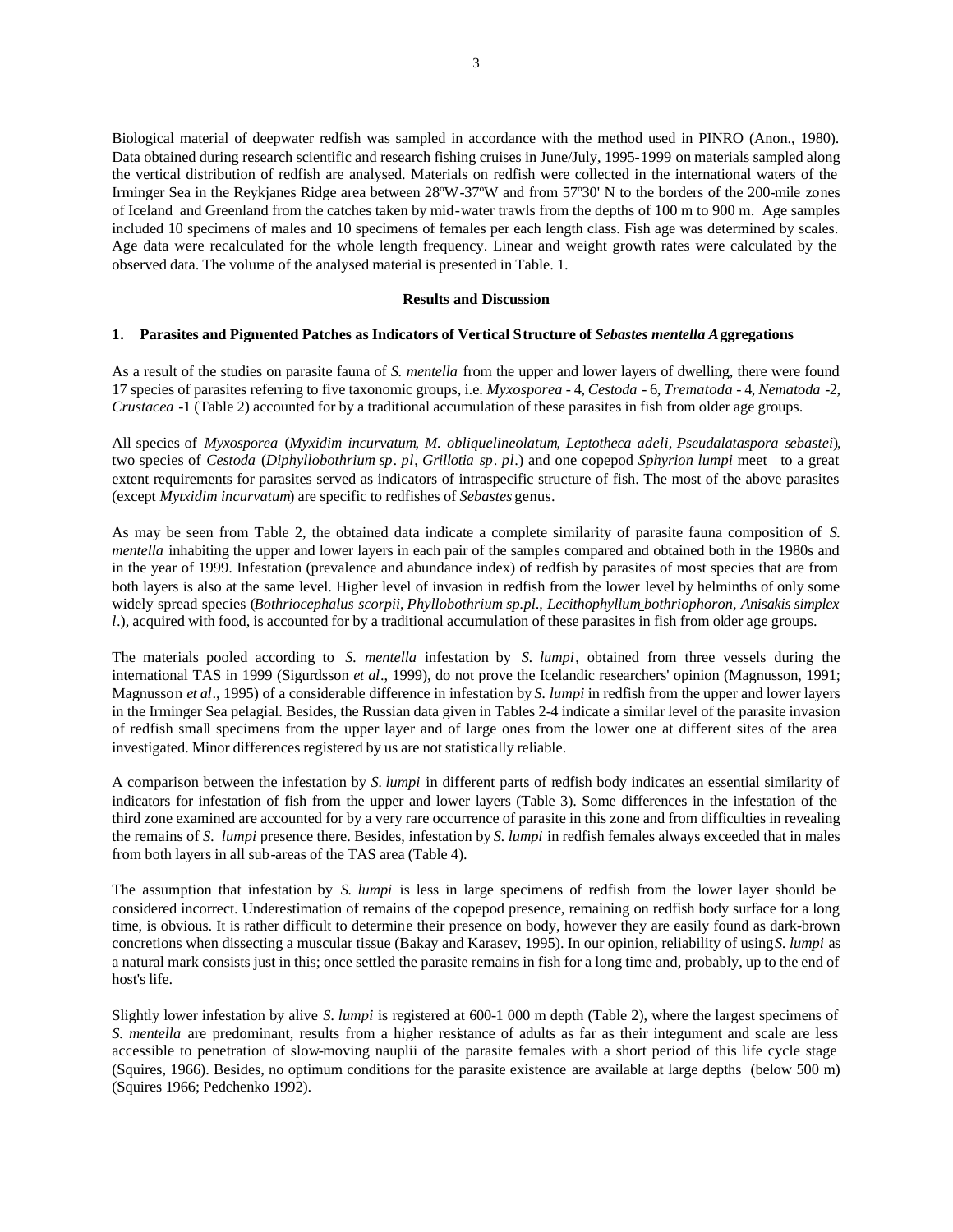As for the second condition of the fifth criterion used to distinguish "deep-sea" redfish, i.e. low occurrence of *S. mentella* with pigmented patches on skin at the depth below 500 m, then this phenomenon results, in our opinion, from the following. Occurrence of redfish with pigmented patches on skin has been established to increase with age and attains maximum in fish at 39-42 cm length (at age 16-18) according to the data for 1983-1986 and in fish at 37-38 cm length (at age  $15-17$ ) - by the data for 1999 (Fig. 2, 3). In this case, a proportion of large (above  $20 \text{cm}^2$ ) pigmented patches increases, in the background of which tumors of pigmentary tissue can occur (Bogovski *et al*., 1986; Bakay *et al*., 1987), probably contributing to fish death. This circumstance is one of the reasons of a sharp drop in occurrence of pigmented patches in large specimens of *S. mentella*. Prevalence of large pigmented patches in large specimens (Fig. 4) indicates their ability to increase in size during redfish life. It is undoubted that senescence of fish contributes to tumor development of pigmentary tissue (Bogovski *et al*., 1986; Bakay *et al*., 1987; Bogovski and Bakay, 1989a, 1989b). These data are in line with a conception of stages of origin of tumor growth in the background of pre-tumorous variations (Shabad, 1967).

Compared to 1983-1986, higher occurrence of anomalous pigmentation of skin in fish at 31-36 cm length in 0-500 m layer was observed in 1999, as well as an earlier commencement of rise (at 37-38 cm length and at age 15-16) and drop of its occurrence (Fig 2-3). In 1999, the author managed to compare a dynamics of this phenomenon in the redfish caught in the upper and lower layers in the Irminger Sea (Fig.3). It was established that at the depth below 500 m peak of occurrence of anomalous pigmentation on skin begins in fish at 37-38 cm length (at age 15-16). The second peak of occurrence (at 43-44 cm length) is accounted for, in the author's opinion, by a migration of large specimens above 39-40 cm long from the upper layer to the lower one. Migration to deep water is especially pronounced in redfish having large (above 10cm<sup>2</sup>) pigmented patches (Fig.5). The second reason of a sharp drop, at the depth above 500m, of occurrence of *S.mentella* with anomalous pigmentation of skin among fish above 39-40cm in 1999 and above 41-42cm in 1983-1986, consists in this. Migration of redfish specimens from older age groups (above 17 yr) to large depths results in a high occurrence of fish with large and small pigmented patches there (Fig.5).

Peculiarities of pigmented lesions on redfish skin are the same in the upper and lower layers of dwelling. Thus, in males they are mainly localized on head (gill covers) and caudal fin, in females - along lateral sides (mainly under the first dorsal fin). Pigmented patches occur by 1.9 times more frequently in *S. mentella* males than in females both in deep and in shallow waters.

As for the reasons of occurring the melanomas (black pigmented patches) and pterinophores (red pigmented patches) in fish, no common opinion is available in literature or, probably, this item is not considered (Mawdesley-Thomas, 1971). Melanomas in some tropical fish species from *Cyprinodontae* family have properly been studied. Formation of melanomas in these fish species has been proved to be determined by a specific gene (Anders *et al*., 1984). Thus, the most probable reason for a high frequency of anomalies in growth of pigmentary tissue in reproductive proportion of *S. mentella* population in the Irminger Sea is, in our opinion, recombination of gene complexes caused by a pattern of reproduction of the population (Bakay *et al*., 1987; Bogovski and Bakay 1989).

The third condition of the 5th criterion, i.e. a low occurrence, at the depths below 500 m, of *S.mentella* specimens with an availability of melanin (melanocytes) in muscular tissue, was also noted by us compared to that registered in the upper layers (Table 4). However, the results obtained from analysis has indicated an inverse relationship between the occurrence of this phenomenon and length (age) of redfish (Fig. 6). Increased age, in its turn, results in changing of the redfish feeding pattern.

Thus, a proportion of fish below 31cm long with melanocytes in muscular tissue makes up 25%, attains maximum (42- 43%) at 32-33 cm length and reduces up to 8-6% at 40-41 cm length of fish. No melanocytes were found in muscular tissue of redfish above 41cm long. It is known that *S. mentella* specimens below 31cm (under 10 yr) are represented by maturing for the first time or immature fish newly moved to the pelagial of the Irminger Sea from the slope on which they inhabited the layers at the bottom under other biotic and abiotic conditions, compared to the pelagial. Redfish of 32- 39 cm long (at age 12-16), in which melanocytes in muscular tissue occur most frequently, constitute the bulk of reproductive proportion of the population inhabiting the pelagial. Plankton crustaceans (*Copepoda Amphipoda*, *Euphausiida*) are mainly predominant in its feeding (Fig. 6), however, a proportion of fish objects, shrimps and young scallops increases with age. The latter serve as the bulk of feeding for *S. mentella* above 39 cm long (above 16 yr) when plankton crustaceans occur seldom.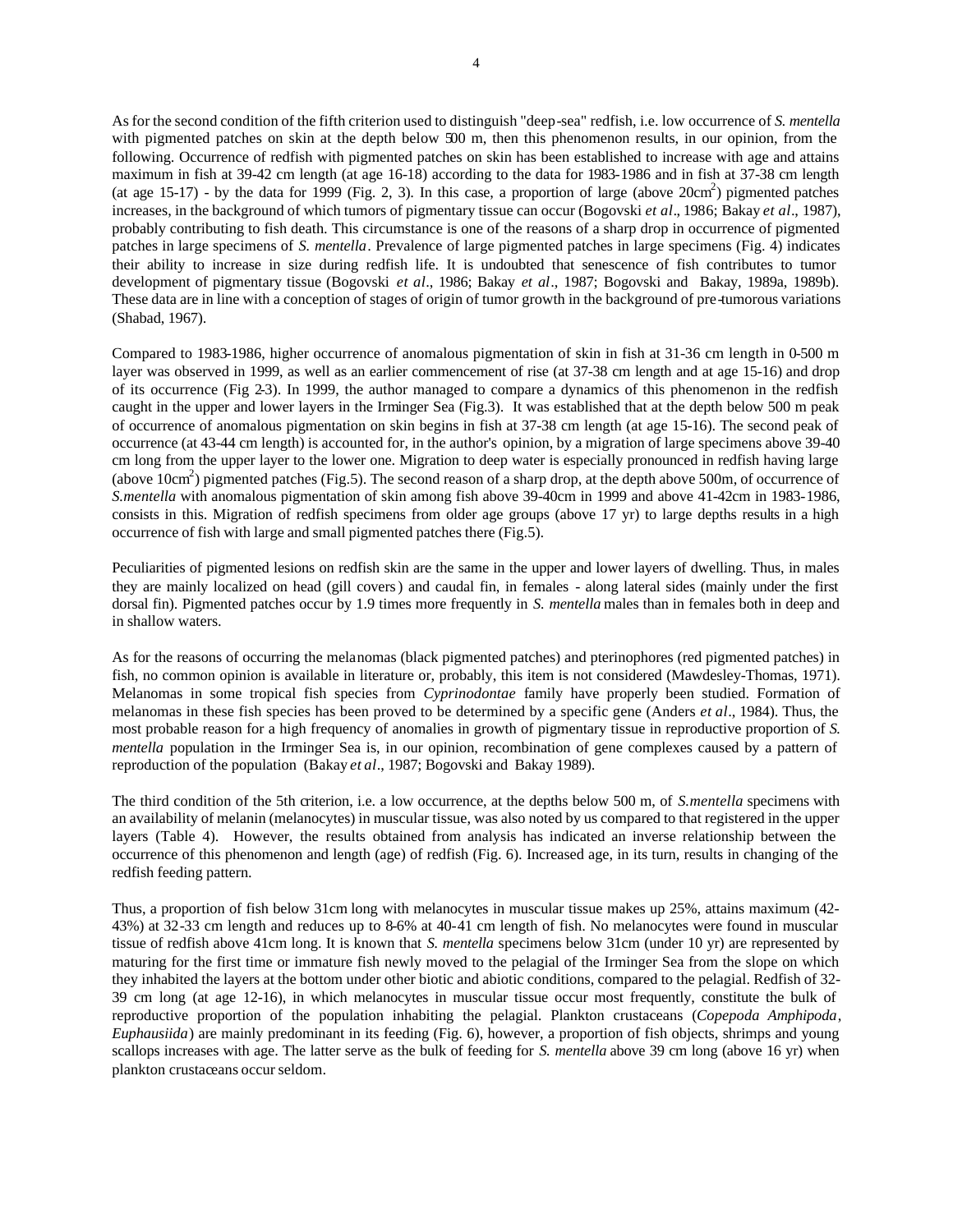The mentioned above indicates that a low occurrence of redfish with melanocytes in muscular tissue at the depths below 500m, where a proportion of the largest fish species grows essentially, is a consequence of changing by redfish its ecological conditions and variations in age. The latter is expressed in moving of redfish older specimens (above 17 yr nearly by 100%) from the upper 500-meter layer to large depths. Therefore, low occurrence of redfish with melanocytes in muscles at the depths below 500 m, compared to that in the upper layer, cannot be the criterion of belonging *S.mentella* specimens from older age groups to another type ("oceanic deep-sea *S. mentella*") or to another population, as assumed by some researchers (Anon., 1998).

Different intensity of red colour of *S. mentella* body that, as Icelandic scientists believe, may serve as the first from the criteria for distinguishing the redfish from the Irminger Sea pelagial into two types ("oceanic" and "deep-sea"), is, in our opinion, also a consequence of age variations typical of the redfish from this population.

# 2. **Biological Characteristics and Peculiarities of Formation of Vertical Structure of** *Sebastes mentella* **Aggregations in the Irminger Sea Pelagial**

*Length-age composition*. In 1995-1999, the length of both males and females varied from 24 to 48 cm in the upper 0- 500 m layer. Males 33-38 cm long and females 34-39 cm long constituted the basis of catches. Males dominated in all catches (64.5 %). Redfish length in the 500-900 m layer varied in the same range like in the upper layers. However, the basis of catches consisted of larger fish with the dominating length of males 33-44 cm and of females - 35-45 cm. A portion of males in catches was less - 38.3 %, that was connected with the domination of females among fish longer 35 cm (Fig. 7).

In the layer of 0-500 m the age of redfish varied from 5 to 17 in males and from 4 to 17 in females. Specimens older than 17 year old were not found. In the 500-900 m layer fish at the age of 5 to 25 were caught. The increase of older specimens -males and females at the age of 12-18 - was registered in catches (Fig. 8).

Variation of the length-age composition in dependence on the depth was found as specific to other deepwater species of the North Atlantic, in particular, to rock grenadier (Savvatimsky, 1992b) and roughhead grenadier (Savvatimsky, 1992a). distribution of fish of older ages to the depth. Variations by depth in the length-age composition of redfish aggregations are apparently caused by a redistribution of fish from older age groups to larger depths and by a complete leaving of fish above 18 yr for the depths below 500 m.

*Growth rate*. Absolute and relative fish increments at the age of 8 constituted 1.6-1.7 cm and 3.8-6.6% in males, and 1.0-2.1 cm and 2.1-7.4% in females. After maturation of the main mass of fish (the age is 12-13), the linear growth became slower, the increment varied within the ranges of 1.4-1.7 cm and 3.7-4.2%. (Table 5) Redfish linear growth rate became slower with the age, whereas the annual absolute weight increment increased.

In the 500-900 m layer in the age groups from 8 to 20, the absolute and relative increments fluctuated from 1.1 to 1.9 cm and 3.1 to 4.7%, correspondingly, in males, and 1.1 to 1.9 cm and 3.2 to 4.9%, correspondingly, in females. Beginning from the age of 21, rates of linear increments of both males and females decreased to 0.7-1.2 cm and 1.8-2.3%. Maximal weight increment was registered for fish at the age of 14-19, then the increment decreased (Table 6).

The difference between mean lengths (2-5 mm) and weights (10-41 g) in fishes of the same age for two layers is small and keeps within the measurement error. The comparative analysis of length-weight characteristics in the layers of 0-500 and 500-900 m has shown that redfish at the age of 6-17 have the similar rates of linear and weight growth within the whole vertical distribution (Fig. 9 and 10).

*Maturation rate*. In the upper pelagic 500 m layer, the mature males were registered for the first time at the length of 26 cm, whereas females - at the length of 27 cm. Maturation of males (100%) ceased at the age of 13 at the length of 37 cm, and that of females - at the age of 14 at the length of 38 cm. In the area of the Reykjanes Ridge in the 500-900 m layer, the spawning part of the population has been recruited as follows: males - at the age of 7-14 at the length of 26-37 cm, and females - at the age of 8 to 15 at the length of 28-38 cm (Fig. 11 and 12). Thus, in two investigated pelagic layers, 100% maturation of redfish takes place at the similar lengths of fish.

*Feeding*. Plasticity of redfish feeding in the Irminger Sea pelagial is high. The redfish food spectrum is wide, with the representatives of *Crustacea* (*Copepoda*, *Hyperiidea*, *Euphausiacea*, shrimp), mollusks (*Gonatus fabricii*) being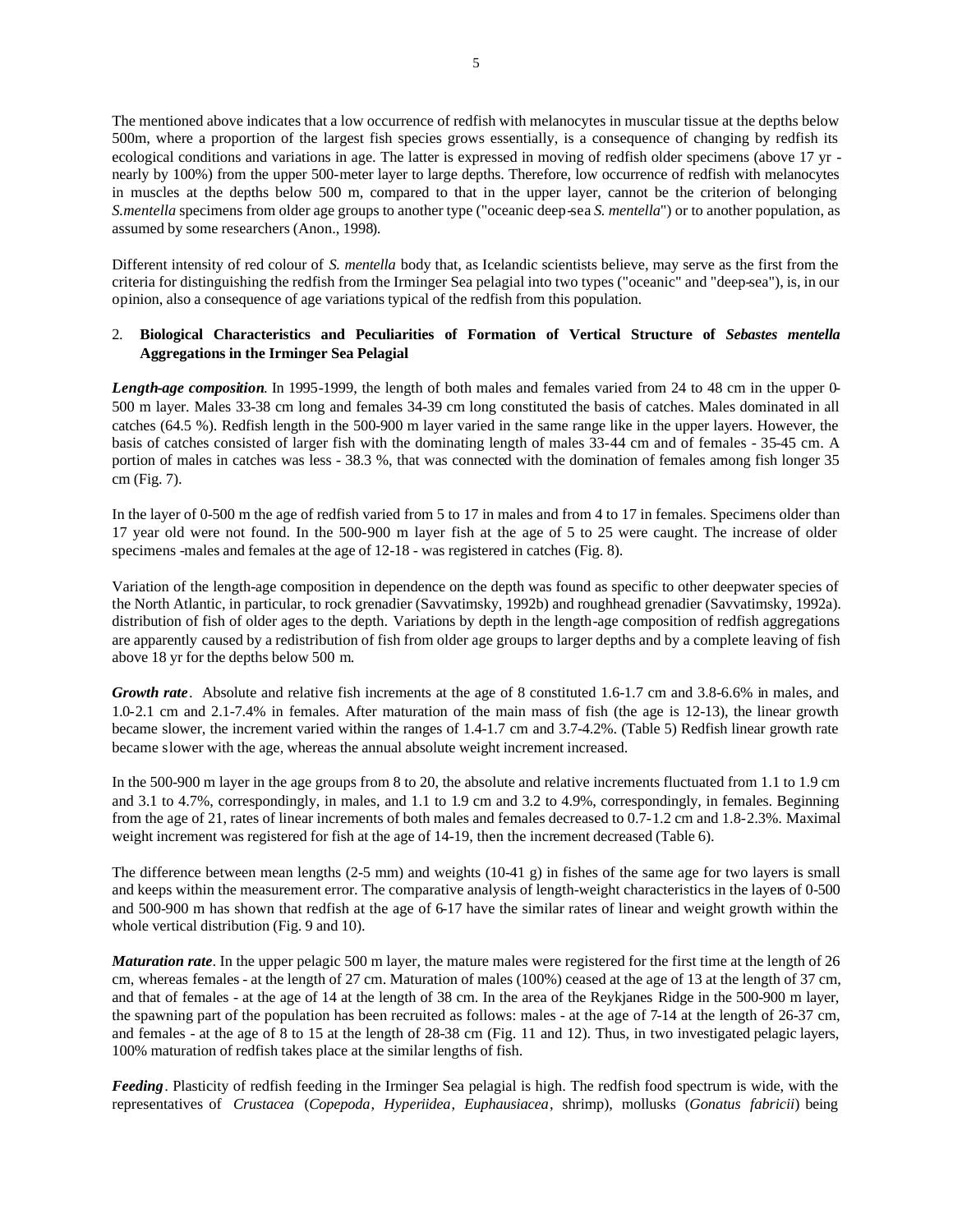predominant in it, and to a less extent represented by fish species of mesopelagic complex (*Myctophidae*, *Paralepidae*). The analysis of redfish feeding by size group for 0-500 and 500-900 m layers revealed significant distinctions in the feeding of redfish from different size groups. In the upper 500 m layer, small-size immature fish of 26-30 cm long most actively fed on *Crustacea*. With an increase of fish length a proportion of *Copepoda*, *Hyperiidea* and *Euphausiacea* in the diet of redfish reduced by 2-4 times, and a presence of shrimp, squid and fish objects simultaneously increased in feeding (Table 7).

Similar variations in the feeding structure are noted for redfish in a 500-900 m layer, where fish objects, shrimp and squid constitute the bulk of the diet for large-size fish of 41-50 cm long. Minor growth of occurrence of *Hyperiidea* in the diet of large-size fish took place due to deep-sea *Parathemisto libelio*. It is undoubtedly that while growing the redfish start to feed on larger and movable food objects. Large-size redfish is more adapted to feeding on mesopelagic fish and molluscs dwelling the deep layers that is the most effective for fish growth. This trend of food preference for different length-age groups was also noted in redfish from *Sebastes* genus in the Northwest Atlantic (Konchina, 1985).

During feeding (June-July), crustaceous zooplankton is mainly distributed in the upper 400 m layer of the Irminger Sea pelagial. Concentrations of squids and mesopelagic fish are registered at the depths below 400 m (Pavlov, 1992). Distribution of food organisms by depths conditions a wide range of redfish vertical distribution off the Reykjanes Ridge western slope. In this case, small-size redfish, feeding on crustaceous zooplankton, are mainly distributed in the pelagial upper layers. Redfish from older age groups, feeding on mesopelagic fish and macroplankton, dwell larger depths. Such pattern of distribution of redfish length-age groups by depth, undoubtedly, contributes to reduction of food competition within the population, more complete and efficient utilization of food supply, and indicates the ecological and trophic plasticity of this species.

Results from the feeding analysis indicate the food preference for different length-age groups to be maintained irrespective of redfish distribution by depth. Thus, small-size fish at the depths below 500 m prefer crustaceous zooplankton, and redfish from older age groups feed on mesopelagic fish and macrozooplankton in a 0-500 m layer. Such food preference is probably maintained by means of regular vertical feeding migrations. Thus, the feeding analysis for redfish length groups does not confirm the opinion of a number of researchers in that the redfish from the 0-500 and 500-1 000 m layers are separated and no exchange is available between them.

## **Conclusion**

- 1. Results from studies on *S. mentella*, obtained during the 1980s and 1990s, indicate a complete similarity of parasite fauna composition and infestation by species most parasites of redfish from the upper (above 500 m) and lower (500-1 000 m) layers of its dwelling in the Irminger Sea pelagial.
- 2. According to the results from long-term studies, availability of *Sphyrion lumpi* in fish is a rather reliable parasitologic mark when considering not only alive copepods, but also the remains of their presence, as far as they remain in fish, probably, up to the end of host's life. The data available on infestation by *S. lumpi* indicate the level of invasion and peculiarities of infestation of *S. mentella* from both layers of its dwelling to be the same at different sites of the area.
- 3. Slight decrease in occurrence of *S. mentella* specimens with pigmented patches on skin seems to be a consequence of age variations in fish and obvious pathology of this phenomenon. Therefore, it is inexpedient to use it as criterion for intraspecific differentiation of fish.
- 4. Somewhat drop in occurrence of *S. mentella* specimens with melanin in muscular tissue at the depth below 500 m can also be related to age variations and changing of ecological conditions for redfish habitation, and, therefore, cannot give evidence of belonging of *S. mentella* specimens from elder age groups to another "type" or another population.
- 5. Results of investigations of length-age structure of the *Sebastes mentella* aggregations within the whole vertical distribution show that the formation of concentrations deeper than 500 m takes place because of the partial redistribution of fish at the age of 5-18 and full sinking down of redfish older than 18 from the upper pelagic 500 m layer to the large depth.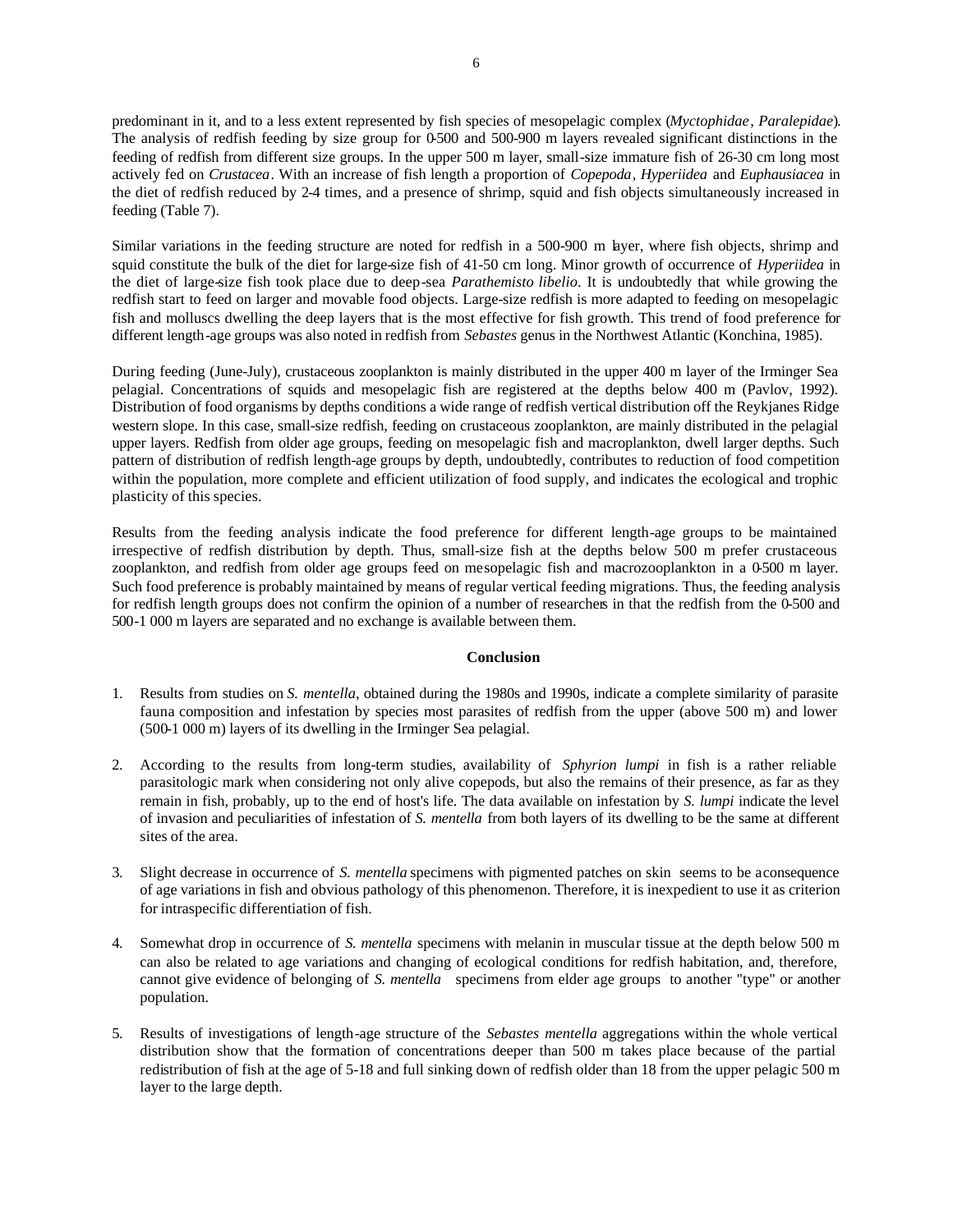- 6. The revealed similarity in the rate of linear and weight growth, absolute and relative increments and maturation rate of redfish in the 0-500 m and 500-900 m layers is one of the illustrations that they belong to the common reproductive part of the Irminger Sea redfish population.
- 7. Diet analysis has shown that food preferences of different age-length redfish groups do not change according to fish distribution by depth. Small immature individuals of 26-30 cm length prefer to feed on crustaceous zooplankton. With linear growth in redfish, the proportion of shrimp, squids and fish increases. Large mature fish of 41-50 cm length feed largely on mesopelagic fish and macrozooplankton. Older fish are better adapted to greater depths, which makes feeding more efficient, reduces intraspecies food competition and enhances the utilization of food supply by redfish stock. Food preferences in different length groups of redfish at various depths are catered due to regular vertical feeding migrations.
- 8. Thus, results from parasitologic studies, as well as similar peculiarities of infestation by *S. lumpi* and availability of pigmented patches, pattern of feeding, considerable similarity in rates of linear and weight growth and maturation indicate similar conditions for dwelling of redfish and give evidence in favour of the same origin and integrity of *S. mentella* stock from the upper (0-500 m) and the lower (500-1 000 m) layers in the Irminger Sea pelagial. In this context the redfish concentrations distributed in the depths below 500 m must be considered a deep-sea component of the reproductive part of the *S. mentella* population in the Irminger Sea pelagial.

### **References**

- ANDERS, F., M. SCHARTL, and A. BARNEKOW. 1984. Xiphohorus as an *in vivo* model for studies on oncogenes. Use of Small Fish Species in Carcinogenicity Testing. *NCI Monograph*, **65**: 97-109.
- ANON. 1980. Instructions and directions. Murmansk. *PINRO*, 247 p. (in Russian).
- ANON. 1993. Report on the Study group on redfish stocks. *ICES C.M. Doc*., No. 1993/G:6, 12 p.
- ANON. 1998. Report on the Study group on redfish stocks. *ICES C.M. Doc*., 1998/G:3, Ref. H.
- BAKAY, Yu. I. 1988. Application of results from parasitological investigations in redfish (*Sebastes mentella* Travin) population structure studies. *ICES C.M. Doc*., 1988/G:35, p.1-14.
- BAKAY, Yu. I. 1989. On infestation of marine redfishes (*Sebastes* genus) of the North Atlantic by the coipepod *Sphyrion lumpi* (Krøyer, 1845). Proc. of the Workshop on "*Sphyrion lumpi*". *Gustrow* (GDR), p. 29-36.
- BAKAY, Yu. I. 1997. On results of applying the parasitologic data when studying intraspecific structure of redfish (*Sebastes mentella* Travin) of the North Atlantic. The 1st Congress of Ichthyologists of Russia: Theses of Reports. VNIRO Press, Moscow, 35 p. (in Russian).
- BAKAY, Yu. I. 1999. Ecological and geographical analysis of *Sebastes mentella* parasite fauna in the North Atlantic. *Bull. of the 19th Sym. Scand. Soc. for Parasitology*, **9**(1): 28 p.
- BAKAY, Yu. I., S. P. BOGOVSKI, and A. B. KARASEV. 1987. Pigmented patches on skin of redfish. *In*: Parasites and diseases of marine organisms. VNIRO/PINRO Proceedings. Murmansk, p. 18-29 (in Russian).
- BAKAY, Yu. I., and A. B. KARASEV. 1995. Diagnostics and Registration of Ectolesions in Redfishes of the *Sebastes*  Genus (Metodic Recommendations). PINRO, Murmansk, 22 p. (in Russian).
- BOGOVSKI, S. P., and Yu. I. BAKAY. 1989. Pigmented patches in redfish *Sebastes mentella. Experimental Oncology*, **11**(3): 18-21 (in Russian).
- BOGOVSKI, S. P., and Yu. I. BAKAY. 1989. Chromatoblastomas and related pigmented lesions in deepwater redfish, *Sebastes mentella* (Travin), from the North Atlantic areas, specially from the Irminger Sea. *Journal of Fish Diseases*, 12: 1-13 (in Russian).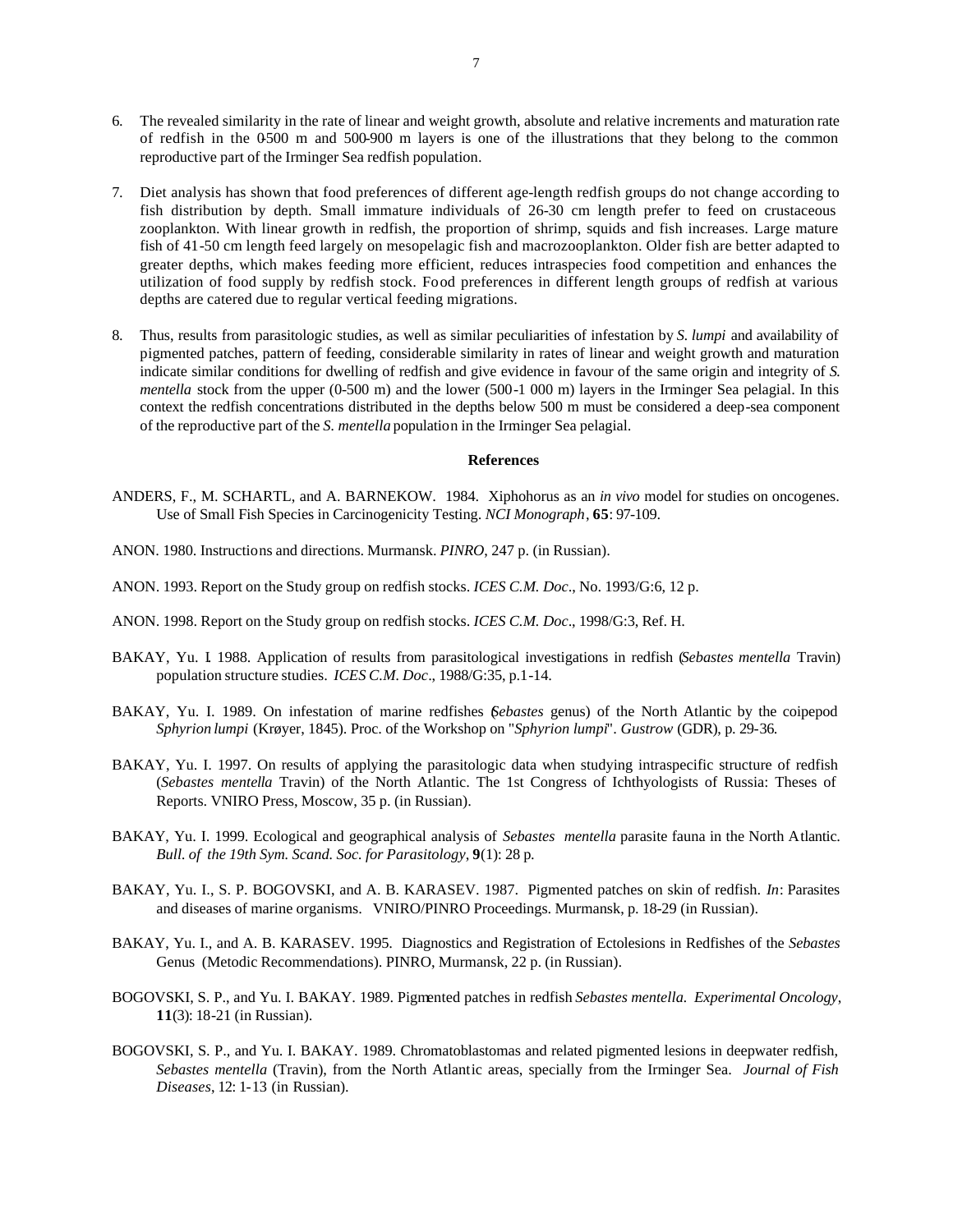- BOGOVSKI, S. P., Yu. I. BAKAY, and A. B. KARASEV. 1986. Histological studies on black patches and melanomas in marine redfish. *Experimental and Clinical Oncology*, Tallinn, 7:114-120 (in Russian).
- BYKHOVSKAYA-PAVLOVSKAYA, I. E. 1985. Parasites of fish. Manual for studying. NAUKA Press, Leningrad. p. 120. (in Russian).
- DOGIEL, V. A. 1933. Problems of investigating the parasite fauna of fish. *In*: Methods and problems of ichthyological and parasitological studies. *Proceedings of Leningrad Society of Natural Scientists*, **62**(3): 247-268 (in Russian).
- GAEVSKAYA, A. V. 1984. Copepod *Sphyrion lumpi* as the mark in the population studies of redfish. In: Intraspecific differentiation of marine commercial fish and invertebrates. *Trudy of AtlantNIRO*, Kaliningrad, p. 90-99 (in Russian).
- GAEVSKAYA, A. V., and A. A. KOVALEVA. 1986. Parasitological method in the population studies of fish of the Atlantic Ocean and its seas. *In*: Biological resources of the Atlantic Ocean. Nauka Press, Moscow, p. 329-338 (in Russian).
- KABATA, Z. 1963. Parasites as biological tags. *ICNAF Spec. Publ*., **6**: 31-37.
- KONCHINA, Yu. V. 1985. Major trophic relations between redfishes *Sebastes mentella* Travin and *Sebastes fasciatus* Storer (*Scorpaenidae*) in the North-West Atlantic. J. Ichthyology, **25**: 973-985 (in Russian).
- KONOVALOV, S. M. 1971. Differentiation of local stocks of Oncorhynchus nerka (Walbaum). Nauka Press. Leningrad, 229 pp. (in Russian).
- MACKENZIE, K. 1983. Parasites as bilogical tags in fish population studies. *Adv. Appl. Biol*., **7**: 251-331.
- MAGNUSSON, J. 1991. Eitt og annad um uthafskarfa. Egir, I. Tbl, 1991.
- MAGNUSSON, J., J. V. MAGNUSSON, and P. SIGURDSSON. 1995. On the distribution and biology of the oceanic redfish in March 1995. *ICES C.M. Doc*., No. 1995/G:40.
- MAWDESLEY-THOMAS, L. E. 1971. *Neoplasia* in fish: a review. In: Current Topics in Comparative Pathobiology. Ed. Cheng T.C. Vol. I, Academic Press, N.Y., London, p. 87-170.
- PAVLOV, A. I. 1992. Feeding and distribution of redfish in the pelagic Irminger Sea. In: Investigations of bioresources of the North Atlantic. PINRO, Murmansk, p. 96-116 (in Russian).
- PEDCHENKO, A. P. 1992. The condition of redfish aggregations for moution in spring in the Irminger Sea. *ICES C.M. Doc.*, No. 1992/G:58, 8 p.
- PERLMUTTER, A. 1953. Population studies of the Rosefish. *Trans. N.Y. Acad. Sci*., 15(3): 189-199.
- SHABAD, L. M. 1967. Pre-cancer in experimental and morphological aspect.0 "Meditsina", Moscow, 382 p. (in Russian).
- SAVVATIMSKY, P. I. 1992a. Distribution and biological characteristics of rock grenadier (*Coriphaenoides rupestris*) as shown by trawl surveys in the Northwest Atlantic in 1989-1991. *NAFO SCR Doc*., No. 9. Ser. No. N2051, 12 p.
- SAVVATIMSKY, P. I. 1992b. Roughhead grenadier (*Macrourus berglax* L.) as a potential object of the trawl fishery and longlining in the North Atlantic. Selected papers, PINRO, Murmansk, p. 45-67 (in Russian).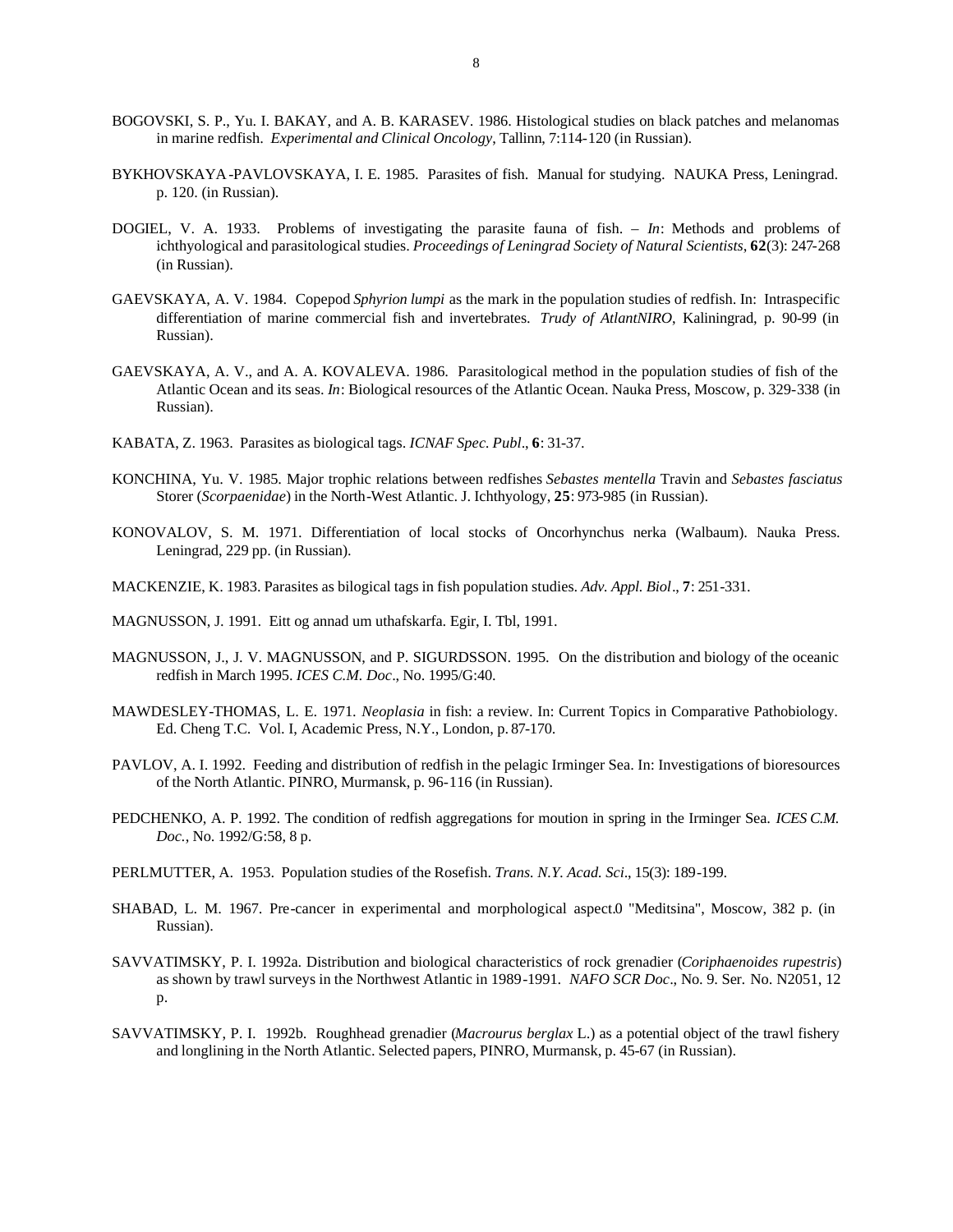- SIGURDSSON, T., H.-J. RATZ, A. PEDCHENKO, V. MAMYLOV, J. MORTENSEN, E. BETHKE, C. STRANSKY, S. MELNIKOV, Yu. BAKAY, and K. DREVETNYAK. 1999. Report on the Joint Icelandic/German/Russian Trawl-Acoustic Survey on Pelagic Redfish in the Irminger Sea and Adjacent Waters in June/July 1999. *ICES C.M. Doc*., No. 1999/ACFM:17. 38 pp.
- SINDERMANN, C. J. 1961. Parasitological tags for redfish of the western North Atlantic. Rapp.et proces-vernaux reunions. - Conseil Perman. *Intern. Explor. Mer*., **150**: 111-117.
- SQUIRES, H. J. 1966. Reproduction in *Sphyrion lumpi* a copepod parasitic on redfish (*Sebastes* spp.). J. Fish. Res. Bd. Canada, **23**(4): 521-526.
- TEMPLEMAN, W. 1959. Redfish distribution in the North Atlantic. *Bull. Fish. Res. Bd. Canada*, **120**, 173 pp.
- TEMPLEMAN, W. 1967. Adult redfish, *Sebastes mentella*, pelagic over oceanic depths in the Labrador Sea. *J. Fish. Res. Bd. Canada*, **6**(34): 1275-1290.
- TEMPLEMAN, W., H. SQUIRES. 1960. Incidence and distribution of infestation by *Sphyrion lumpi* (Kr?yer) on the redfish, *Sebastes marinus* (L.), of the Western North Atlantic. *J. Fish. Res. Bd. Canada*, **17**(1): 9-31.
- YANULOV, K. P. 1962. On groupings of the redfish (*Sebastes mentella* Travin) in the Labrador/Newfoundland area. **In**: Soviet fisheries investigations in the Northwest Atlantic. Moscow, p.285-296 (in Russian).

| Volume of                  | Layer, m  |         |
|----------------------------|-----------|---------|
| measurements               | $0 - 500$ | 500-900 |
| Spec. measured             | 14128     | 63259   |
| Maturation analysis, spec. | 3705      | 6711    |
| Age, spec.                 | 520       | 2158    |

Table 1. Analysed material volume from the Irminger Sea in 1995-1999.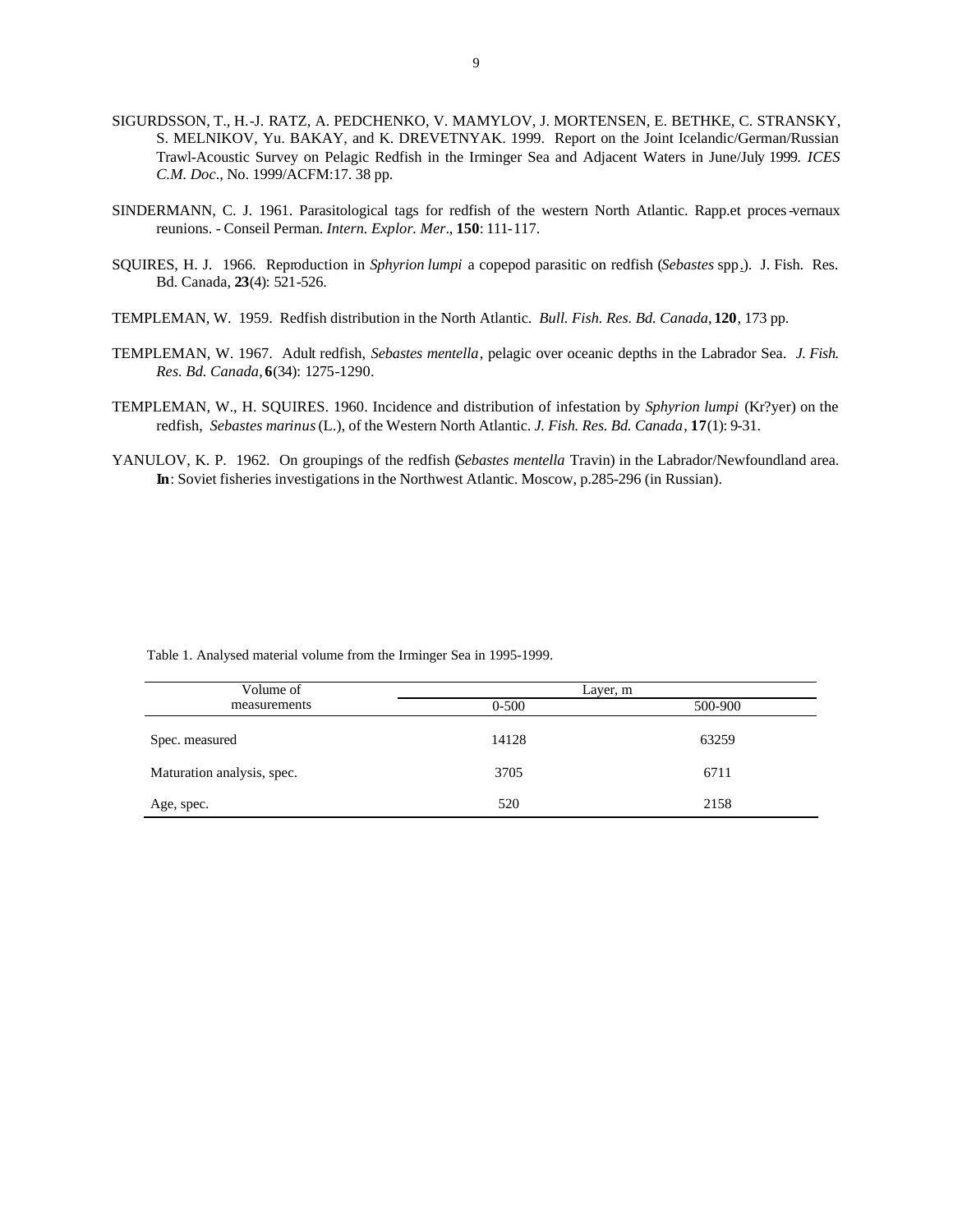|                              |                       |                            | 27 June 1999             |                          | <b>July 1986</b> |                           |               | April 1983               |                        |                                                       |                       |                          |  |
|------------------------------|-----------------------|----------------------------|--------------------------|--------------------------|------------------|---------------------------|---------------|--------------------------|------------------------|-------------------------------------------------------|-----------------------|--------------------------|--|
| Parasites                    | 190-290?              |                            |                          | 550-805?                 |                  | 120-200?                  | 650-700?      |                          | 200-400 ?              |                                                       | 510-600?              |                          |  |
|                              | $n=25$ , $1=30-38$ cm |                            |                          | $n=30$ , $l=40-47$ cm    |                  | $n=20$ , $l=29-40$ cm     |               | $n=16$ , $l=36-43$ cm    | $n=139$ , $l=28-40$ cm |                                                       | $n=20$ , $l=35-43$ cm |                          |  |
|                              | $L = 35,2$ cm         |                            |                          | $L=42,4$ cm              |                  | $L = 34,7$                | $L = 39.4$ cm |                          | $L = 35,0$ cm          |                                                       | $L=38,6$ cm           |                          |  |
|                              |                       | $57^0 57'$ N, $36^0 42'$ W |                          |                          |                  | $59^018'$ N, 36 $^014'$ W |               | Reykjanes Ridge          |                        | $60^{0}44' - 62^{0}05'$ N<br>$29^0$ 07'-32 $^0$ 55' W |                       | $61^040'$ N, $29^010'$ W |  |
|                              | P.p.                  | A.i.                       | P.p.                     | A.i.                     | P.p.             | A.i.                      | P.p.          | A.i.                     | P.p                    | A.i                                                   | P.p.                  | A.i.                     |  |
| Myxidium incurvatum          | 8,0                   | $^{+}$                     | 6,7                      | $^{+}$                   | 5,0              | $+$                       | 6,25          | $^{+}$                   | 5,0                    | $+$                                                   | 5,0                   | $^{+}$                   |  |
| M. obliquelineolatum         | 4,0                   | $\! + \!\!\!\!$            | 6,7                      | $\qquad \qquad +$        | 10,0             | $\! + \!\!\!\!$           | 6,25          | $^{+}$                   | 2,2                    | $^{+}$                                                | 5,0                   | $^{+}$                   |  |
| Leptotheca adeli             | 8,0                   | $^{+}$                     | 6,7                      | $^{+}$                   |                  |                           |               |                          |                        |                                                       |                       |                          |  |
| Pseudalataspora sebastei     | 4,0                   | $^{+}$                     | 3,3                      | $^{+}$                   |                  |                           |               |                          |                        |                                                       |                       |                          |  |
| Bothriocephalus scorpii      | 8,0                   | 0,08                       | 16,7                     | 0,17                     | 15,0             | 0,15                      | 12,5          | 0,19                     | 13,7                   | 0,16                                                  | 10,0                  | 0,10                     |  |
| Hepatoxylon trichiuri pl.    |                       |                            |                          |                          |                  |                           |               |                          | 1,4                    | 0,01                                                  | 5,0                   | 0,05                     |  |
| Scolex pleuronectis pl.      | 8,0                   | 0,08                       | 6,7                      | 0,10                     | 30,0             | 0,75                      | 12,5          | 0,25                     | 10,8                   | 0,16                                                  | 10,0                  | 0,15                     |  |
| Phyllobothrium sp. pl.       | 8,0                   | 0,20                       | 26,7                     | 0.67                     |                  |                           |               |                          | 3,6                    | 0,06                                                  | 5,0                   | 0,10                     |  |
| Diphyllobothrium sp. pl.     | 4,0                   | 0,04                       | 3,3                      | 0,03                     |                  |                           |               |                          |                        |                                                       |                       |                          |  |
| Grillotia sp. pl.            | 4,0                   | 0,04                       | 6,7                      | 0,07                     | 5,0              | 0,05                      |               |                          | 1,4                    | 0,01                                                  | 5,0                   | 0,05                     |  |
| Derogenes varicus            |                       |                            | $\overline{\phantom{a}}$ | $\overline{\phantom{a}}$ |                  |                           |               | $\overline{\phantom{a}}$ | 1,4                    | 0,01                                                  | 5,0                   | 0,05                     |  |
| Podocotyle reflexa           | 4,0                   | 0,04                       | 3,3                      | 0,03                     | 5,0              | 0,05                      | 6,25          | 0,12                     |                        |                                                       |                       |                          |  |
| Anomalotrema koiae           | 4,0                   | 0,04                       | 3,3                      | 0.03                     |                  |                           |               |                          |                        |                                                       |                       |                          |  |
| Lecithophyllum bothriophoron | 4,0                   | 0,04                       | 26,7                     | 0,40                     |                  |                           |               | $\overline{\phantom{a}}$ | 4,3                    | 0,06                                                  | 5,0                   | 0,05                     |  |
| Anisakis simplex l.          | 100,0                 | 11,00                      | 100,0                    | 12,0                     | 65,0             | 4,25                      | 93,7          | 5,69                     | 76,3                   | 5,68                                                  | 90,0                  | 6,60                     |  |
| Hysterothylacium aduncum     | 8,0                   | 0,08                       | 6,7                      | 0.07                     | 15,0             | 0.15                      | 18,7          | 0,25                     | 4,3                    | 0.05                                                  | 10,0                  | 0,10                     |  |
| Sphyrion lumpi <sup>1</sup>  | 14,0                  | 0,22                       | 10,1                     | 0,12                     | 15,0             | 0,20                      | 12,5          | 0.19                     | 12,2                   | 0,16                                                  | 10,0                  | 0,15                     |  |

Table 2. Parasite fauna of *S. mentella* from different layers in the Irminger Sea by the data for 1983, 1986 and 1999.

NOTE: P.p – Prevalence of parasite, %; A.i – Abundance index;  $\frac{1}{1}$  - infestation by alive copepods of *S. lumpi*;  $\frac{2}{1}$  - infestation with alive *S. lumpi* and remains of its presence.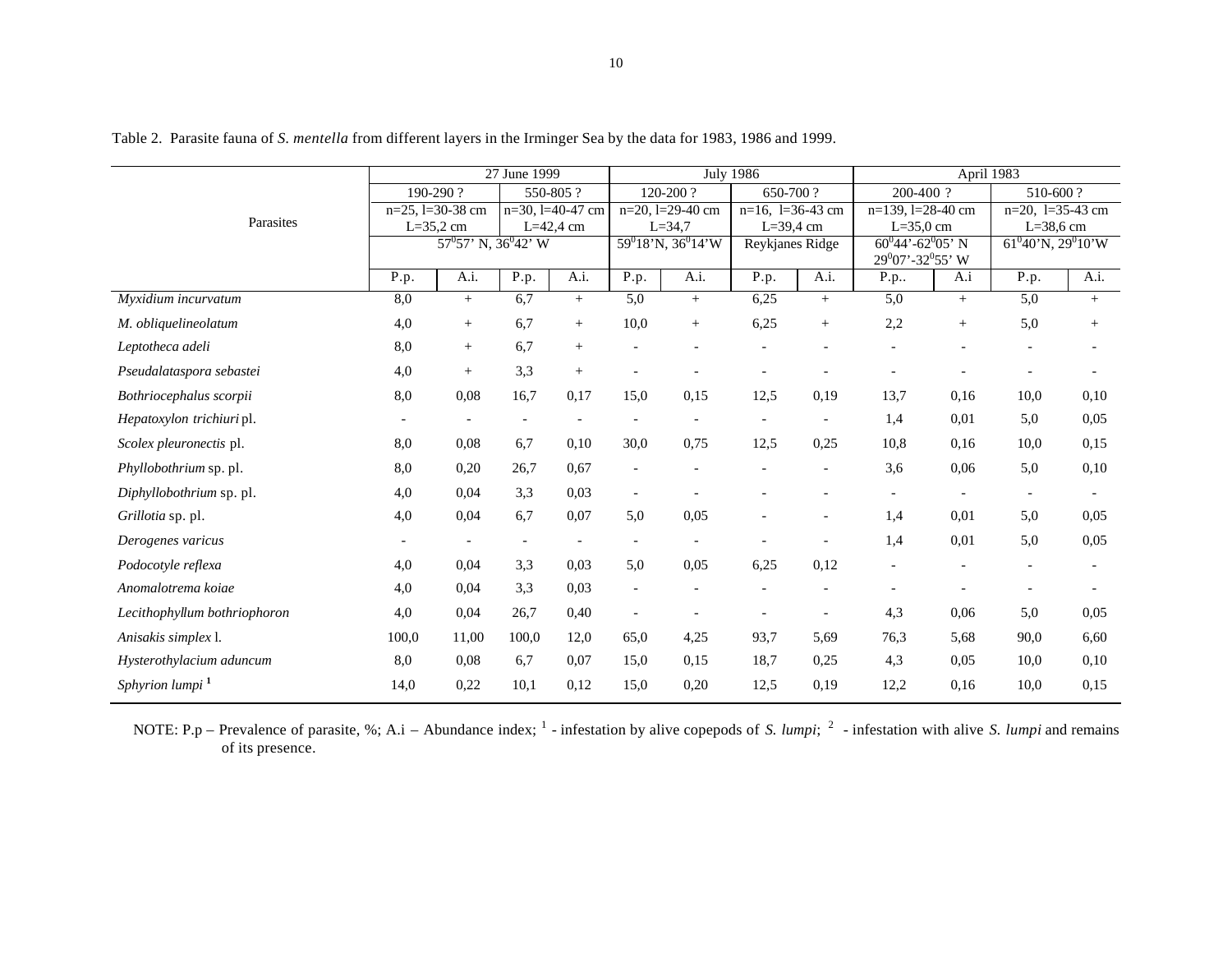| Zones<br>investigated*   |                   | Prevalence of parasite, % |                   | Abundance index   |                   |                   |  |
|--------------------------|-------------------|---------------------------|-------------------|-------------------|-------------------|-------------------|--|
|                          | Males             | Females                   | Total             | Males             | Females           | Total             |  |
| $\bf I$                  | 25,3<br>28,9      | 34,8<br>32,8              | 29,1<br>30,5      | $\frac{0,4}{0,4}$ | 0.6<br>0,6        | $\frac{0.5}{0.5}$ |  |
| $\rm II$                 | $\frac{6,0}{9,5}$ | 13,0<br>11,6              | 8.8<br>10,4       | $\frac{0,1}{0,1}$ | $\frac{0.2}{0.2}$ | $\frac{0,1}{0,1}$ |  |
| $\rm III$                | $\frac{0,7}{0,2}$ | $\frac{1,8}{0,8}$         | $\frac{1,1}{0,4}$ | 0,002<br>0,001    | 0,018<br>0,010    | 0,010<br>0,005    |  |
| IV                       | 2,1<br>1,0        | <u>17,1</u><br>14,9       | 8,2<br>6,7        | 0,02<br>0,01      | 0,3<br>0,3        | $\frac{0,1}{0,1}$ |  |
| All the fish<br>examined | 31,1<br>35,4      | 53,1<br>47,0              | 40,3<br>40,2      | $\frac{0.5}{0.5}$ | $\frac{1,1}{1,0}$ | $\frac{0.7}{0.7}$ |  |

Table 3. Prevalence of parasite in *Sebastes mentella* with *Sphyrion lumpi* by zones of fish investigations (by the data for 1999).

**Note**: Prevalence of infestation with *S. lumpi* is given with allowance for its presence. At the depths above 500 m – over line; at the depths below 500 m – under line;  $*$  see Fig. 1.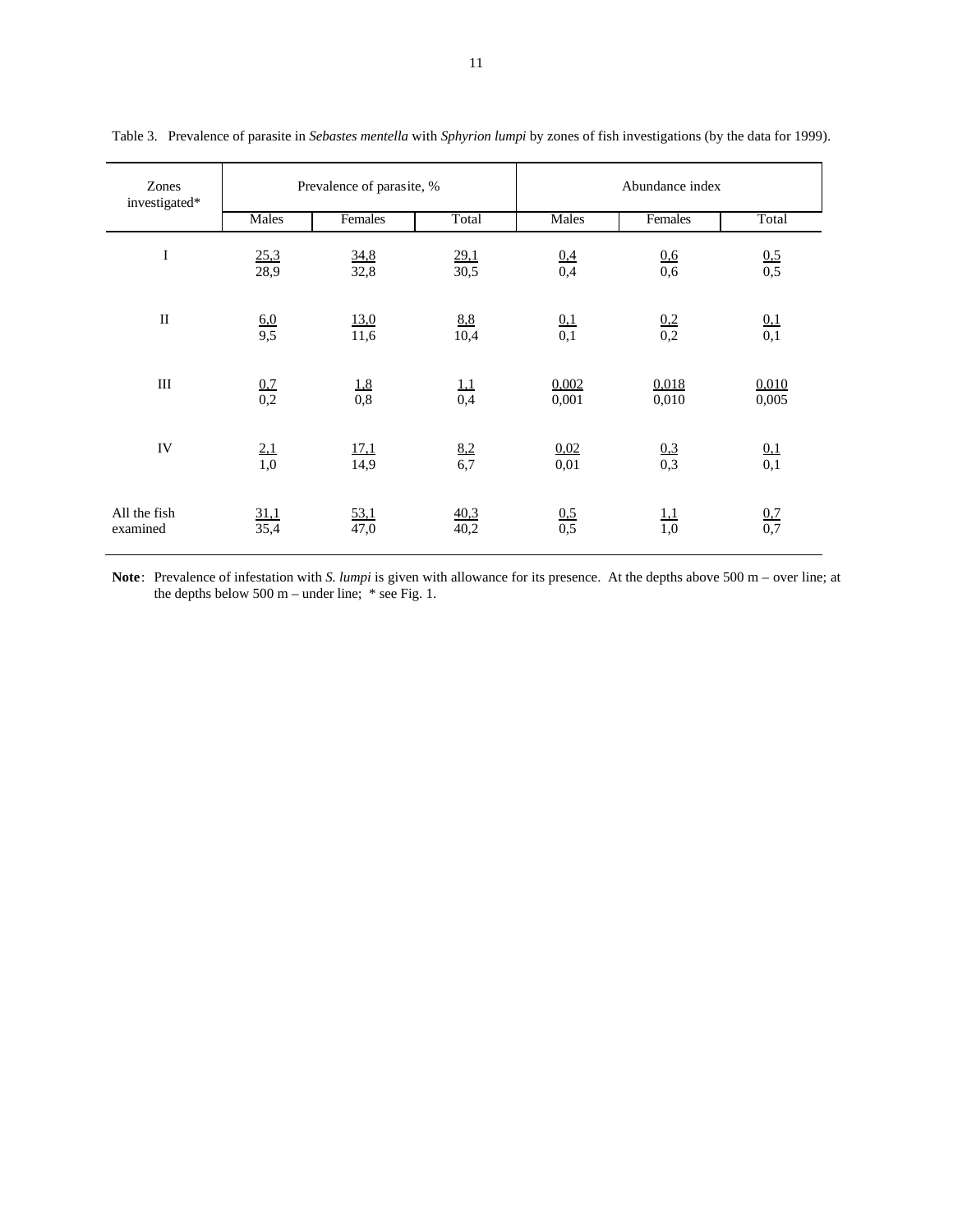|                                                         | Subarea A<br>Subarea B |                |                | Subarea D           |                       |                         | Subarea E           | The entire area     |                       |                     |                     |                      |                     |                     |              |
|---------------------------------------------------------|------------------------|----------------|----------------|---------------------|-----------------------|-------------------------|---------------------|---------------------|-----------------------|---------------------|---------------------|----------------------|---------------------|---------------------|--------------|
| <b>External lesions</b>                                 | Males                  | Females        | Total          | Males               | Females               | Total                   | Males               | Females             | Total                 | Males               | Females             | Total                | Males               | Females             | Total        |
| Fish examined, indiv.                                   | $\frac{1}{97}$         | $\frac{1}{65}$ | 162            | <u>447</u><br>729   | <u>316</u><br>498     | $\frac{763}{2}$<br>1227 | <u>57</u><br>86     | $\frac{43}{71}$     | <u>100</u><br>157     | $\frac{58}{15}$     | 42<br>8             | <u>100</u><br>23     | 562<br>927          | <u>401</u><br>642   | 963<br>1569  |
| % of fish with external lesions                         | 34,0                   | 61,5           | 45,1           | <u>40,5</u><br>41,3 | 68,7<br>61,6          | 52,2<br>49,6            | 43,8<br>50,0        | 65,1<br>57,7        | 53,0<br>53,0          | <u>39,6</u><br>33,3 | 69,0<br>75,0        | 52,0<br>47,8         | 40,7<br>41,2        | 68,3<br>61,4        | 52,2<br>49,5 |
| % of fish with pigmented patches                        | 11,3                   | 23,1           | 16,0           | <u>16,3</u><br>10,6 | 31,3<br>19,3          | 22,5<br>14,1            | <u>14,0</u><br>17,4 | 34,9<br>31,0        | 23,0<br>23,6          | <u>19,0</u><br>6,7  | 30,9<br>75,0        | 24,0<br>30,4         | <u>16,4</u><br>11,2 | 31,7<br>21,7        | 22,7<br>15,5 |
| % of fish infested by S. lumpi                          | 28,9                   | 46,1           | 35,8           | <u>31,1</u><br>36,5 | <u>53,2</u><br>48,0   | 40,2<br>41,2            | <u>31,6</u><br>34,9 | <u>53,5</u><br>42,2 | 41,0<br>38,2          | <u>31,0</u><br>26,7 | <u>52,4</u><br>37,5 | 40,0<br>30,4         | <u>31,1</u><br>35,4 | <u>53,1</u><br>47,0 | 40,3<br>40,2 |
| <b>Melanocytes in musculas</b><br>Fish examined, indiv. | $\frac{1}{42}$         | $\frac{1}{30}$ | $\frac{1}{72}$ | <u>137</u><br>229   | $\frac{95}{2}$<br>124 | 232<br>353              | $\frac{17}{29}$     | $\frac{8}{21}$      | $\overline{25}$<br>50 | $\frac{9}{15}$      | 17<br>8             | $\frac{26}{5}$<br>23 | <u>163</u><br>315   | <u>120</u><br>183   | 283<br>498   |
| % of fish with melanocytes                              | 23,8                   | 16,7           | 20,8           | 28,5<br>16,2        | 27,4<br>19,4          | 28,0<br>17,3            | 23,5<br>34,5        | 25,0<br>23,8        | 24,0<br>30,0          | 22,2<br>13,3        | 23,5<br>25,0        | 23,1<br>17,4         | 27,6<br>18,7        | 26,7<br>19,7        | 27,2<br>19,1 |

Table 4. Occurrence of *phyrion lumpi*, pigmented patches on skin and availability of melaninin muscular tissue of *Sebastes mentella* at different depth of the Irminger Sea pelagial (by the data from RV "AtlantNIRO", June/July 1999).

Note: Subareas are given according to the ICES areas (ICES CM 1993/G:6); at the depths above 500 m- over line; at the depths below 500 m- under line;

no investigations were done – minus over line.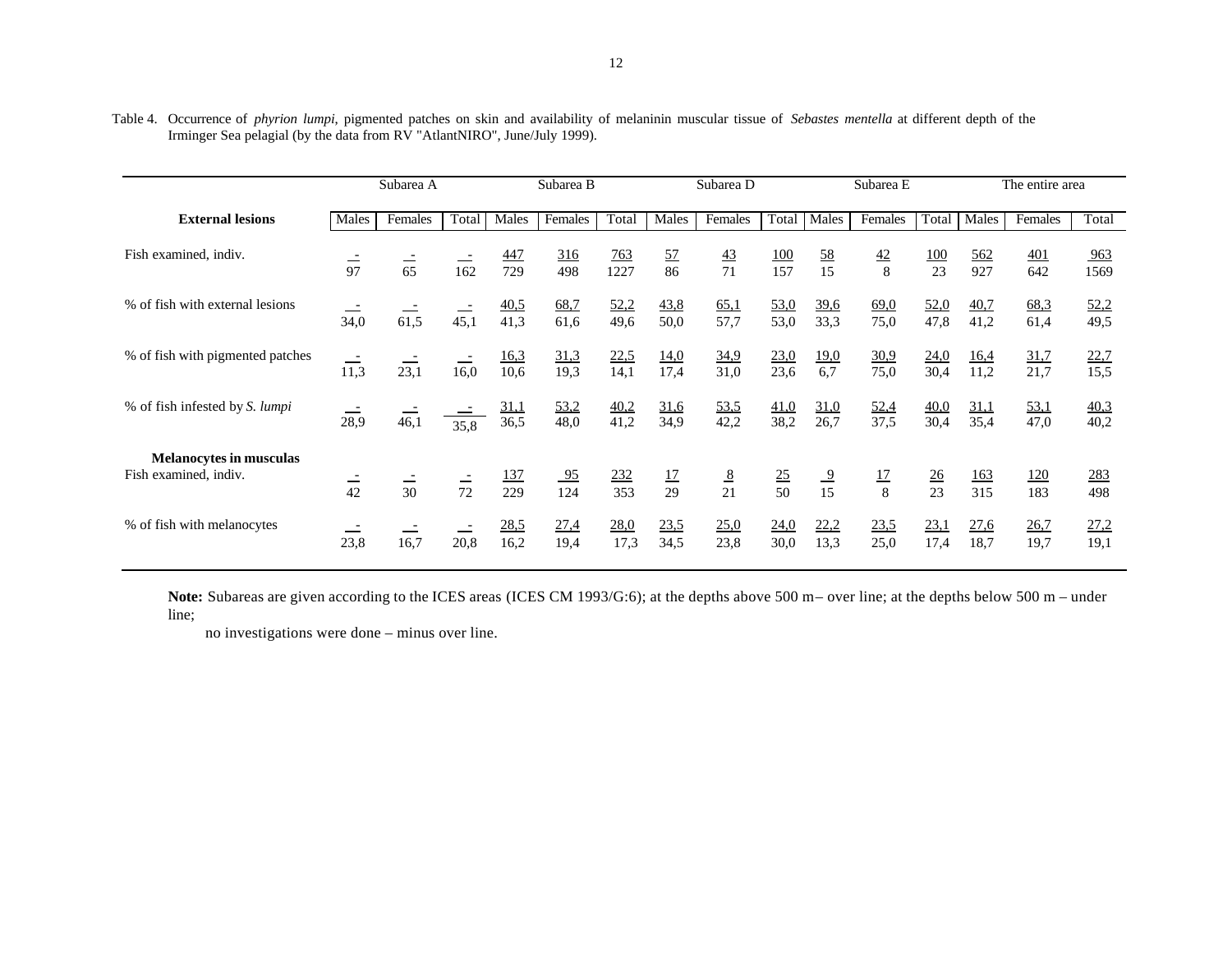| Age,             |                   |                          | $0-500$ m           |                  |              | $500 - 900$ m       |            |                  |  |
|------------------|-------------------|--------------------------|---------------------|------------------|--------------|---------------------|------------|------------------|--|
| yaers            | Mean              |                          | Increment           | No.of            | Mean         |                     | Increment  | No.of            |  |
|                  | Length            | cm                       | $\%$                | spec             | length       | cm                  | $\%$       | spec             |  |
|                  |                   |                          |                     |                  |              |                     |            |                  |  |
|                  |                   |                          |                     | Males            |              |                     |            |                  |  |
| $\sqrt{6}$       |                   |                          |                     | ÷,               | 24.7         |                     |            | $\overline{9}$   |  |
| $\boldsymbol{7}$ | 25.7              | $\overline{a}$           | $\frac{1}{2}$       | 16               | 26.0         | 1.3                 | 5.3        | 31               |  |
| $\,8\,$<br>9     | 27.4<br>28.6      | 1.7<br>1.2               | 6.6<br>4.4          | $10\,$<br>$11\,$ | 27.5<br>28.6 | $1.5\,$<br>$11.1\,$ | 5.8<br>4.0 | $18\,$<br>$28\,$ |  |
| $10\,$           | 30.1              | 1.5                      | 5.2                 | 19               | 30.2         | 1.6                 | 5.6        | 43               |  |
| $11\,$           | 31.3              | $1.2\,$                  | $4.0\,$             | $26\,$           | 31.5         | $1.3\,$             | 4.3        | 48               |  |
| 12               | 32.5              | 1.2                      | 3.8                 | 32               | 32.6         | $1.1\,$             | 3.5        | 51               |  |
| 13               | 34.0              | 1.5                      | 4.6                 | 72               | 34.1         | 15                  | 4.6        | 76               |  |
| 14               | 35.4              | 1.4                      | 4.1                 | 50               | 35.4         | 1.3                 | 3.8        | 60               |  |
| 15               | 36.8              | 1.4                      | 3.9                 | 52               | 37.0         | 1.6                 | 4.5        | 101              |  |
| 16               | 38.3              | 1.7                      | 4.6                 | 22               | 38.8         | 1.8                 | 4.9        | 57               |  |
| $17\,$           | 40.0              | 1.7                      | 4.4                 | 10               | 40.2         | 1.4                 | 3.6        | 155              |  |
| $18\,$           | $\overline{a}$    | $\overline{a}$           | $\overline{a}$      | $\overline{a}$   | 42.1         | 1.9                 | 4.7        | 95               |  |
| 19               | $\overline{a}$    | $\overline{a}$           |                     | $\overline{a}$   | 43.4         | 1.3                 | 3.1        | 97               |  |
| 20               | $\overline{a}$    | $\overline{a}$           |                     | $\overline{a}$   | 44.5         | $1.1\,$             | 2.5        | 62               |  |
| $21\,$           |                   |                          |                     |                  | 45.5         | $1.0\,$             | 2.2        | 48               |  |
| 22               |                   |                          |                     |                  | 46.3         | $0.8\,$             | $1.8\,$    | 40               |  |
| 23               |                   |                          |                     |                  | 47.5         | $1.2\,$             | 2.3        | $18\,$           |  |
| 24               | $\qquad \qquad -$ | $\overline{a}$           | $\overline{a}$      |                  | 48.2         | 0.7                 | 1.5        | 10               |  |
|                  |                   |                          |                     | Females          |              |                     |            |                  |  |
| $\sqrt{6}$       | $\overline{a}$    | $\overline{\phantom{0}}$ | $\blacksquare$      | $\frac{1}{2}$    | 24.3         | $\blacksquare$      |            | 15               |  |
| $\overline{7}$   | 25.6              | $\overline{\phantom{a}}$ | $\equiv$            | 15               | 26.0         | 1.7                 | $7.0\,$    | 31               |  |
| $8\,$            | 27.5              | 1.9                      | 7.4                 | $\mathbf{9}$     | 27.6         | $1.6\,$             | 6.2        | 35               |  |
| 9                | 28.4              | 0.9                      | 3.6                 | 13               | 28.7         | $1.1\,$             | $4.0\,$    | $30\,$           |  |
| 10               | 30.4              | 2.1                      | 7.4                 | 13               | 30.3         | 1.6                 | 5.6        | 45               |  |
| $11\,$           | 31.5              | $1.1\,$                  | 3.6                 | 14               | 31.4         | $1.1\,$             | 3.6        | 34               |  |
| $12\,$           | 32.5              | $1.0\,$                  | 3.2                 | $\boldsymbol{7}$ | 32.5         | $1.1\,$             | 3.5        | 47               |  |
| 13<br>14         | 33.8              | 1.3<br>1.5               | 4.0<br>4.4          | 27               | 34.1         | 1.6                 | 4.9<br>4.7 | 48<br>$77\,$     |  |
| 15               | 35.3<br>36.8      | 1.5                      | 4.2                 | 30<br>34         | 35.7<br>36.9 | $1.6\,$<br>$1.2\,$  | 3.4        | 100              |  |
| 16               | 38.3              | 1.5                      | 4.1                 | 15               | 38.5         | 1.6                 | 4.3        | 62               |  |
| $17\,$           | 39.7              | 1.4                      | 3.7                 | 23               | 40.2         | 1.7                 | 4.4        | 116              |  |
| 18               | $\overline{a}$    | $\Box$                   | $\bar{\phantom{a}}$ | $\overline{a}$   | 42.1         | 1.9                 | 4.7        | 82               |  |
| 19               |                   |                          |                     |                  | 43.3         | $1.2\,$             | 2.9        | 88               |  |
| 20               | $\overline{a}$    |                          | $\overline{a}$      | $\overline{a}$   | 44.7         | 1.4                 | 3.2        | 79               |  |
| 21               | $\overline{a}$    |                          |                     |                  | 45.6         | 0.9                 | $2.0\,$    | 67               |  |
| 22               |                   |                          |                     |                  | 46.5         | 0.9                 | $2.0\,$    | 54               |  |
| $23\,$           |                   |                          |                     |                  | 47.5         | $1.0\,$             | $2.2\,$    | 53               |  |
| 24               |                   |                          |                     |                  | 48.5         | 1.0                 | 2.1        | $28\,$           |  |
| 25               |                   |                          |                     |                  | 49.5         | 1.0                 | 2.1        | 13               |  |
| 26               |                   |                          |                     |                  | 50.4         | 0.9                 | $1.8\,$    | $\overline{7}$   |  |

Table 5. Mean length, absolute and relative increments of lenght for males and females of redfish in the layers 0-500, 500-900 m in the Irminger Sea in 1995-1999.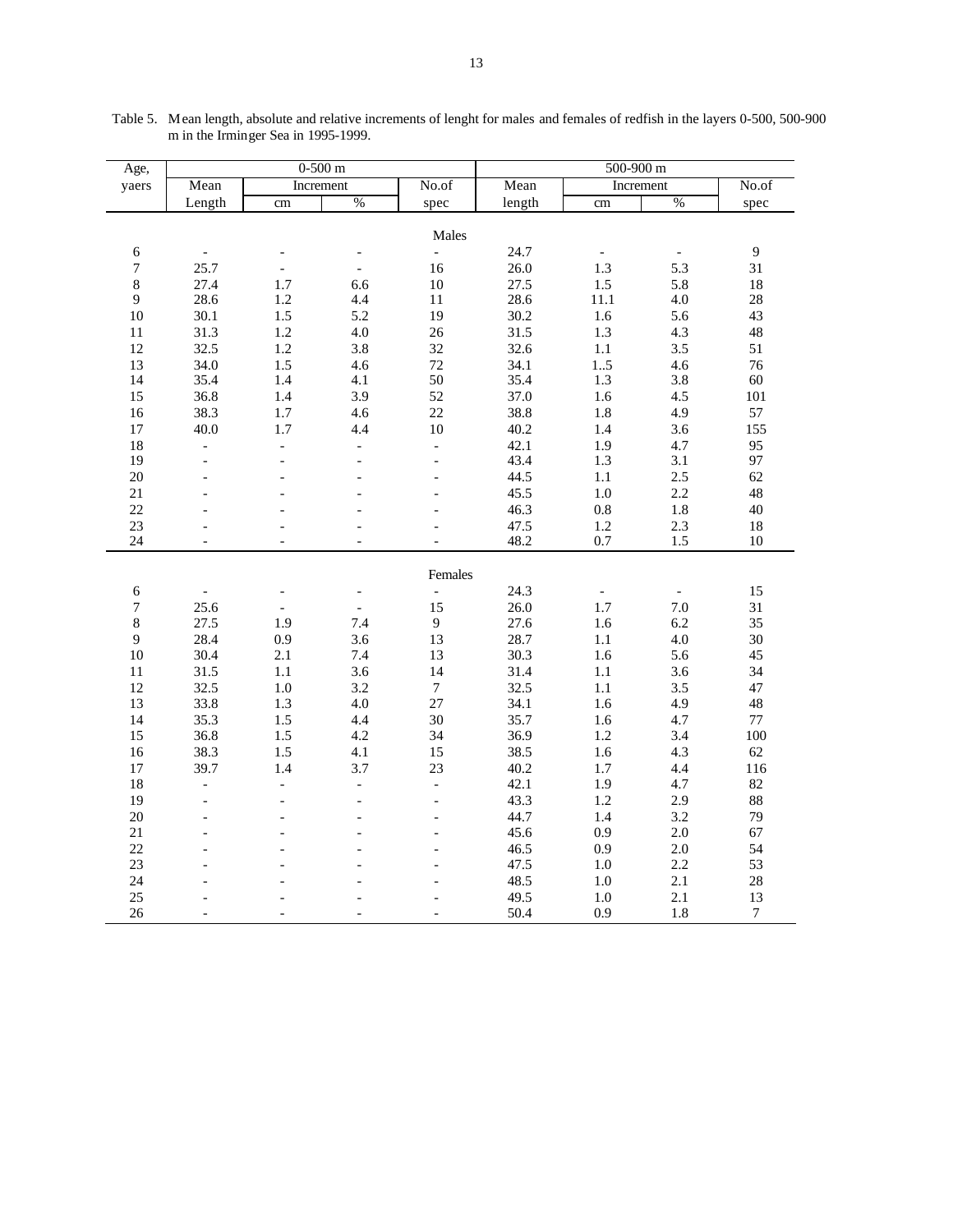| Age,             |                          | $0-500$ m                |                          |                          | 500-900 m |                          |       |         |  |
|------------------|--------------------------|--------------------------|--------------------------|--------------------------|-----------|--------------------------|-------|---------|--|
| yaers            | Mean                     |                          | Increment                | No.of                    | Mean      | Increment                |       | No.of   |  |
|                  | Weight                   | g                        | $\%$                     | Spec.                    | weight    | g                        | $\%$  | spec    |  |
|                  |                          |                          |                          |                          |           |                          |       |         |  |
|                  |                          |                          |                          | Males                    |           |                          |       |         |  |
| $\boldsymbol{7}$ | 222                      | $\overline{\phantom{a}}$ | $\overline{a}$           | 16                       | 209       | $\overline{\phantom{a}}$ |       | 31      |  |
| $\,8\,$          | 241                      | 19                       | $8.6\,$                  | $10\,$                   | 253       | 46                       | 21.1  | 18      |  |
| 9                | 284                      | 43                       | 17.8                     | $11\,$                   | 280       | 27                       | 10.7  | 28      |  |
| 10               | 330                      | 46                       | 16.2                     | 19                       | 332       | 52                       | 18.6  | 43      |  |
| $11\,$           | 395                      | 65                       | 19.7                     | 26                       | 369       | 37                       | 11.1  | 48      |  |
| 12               | 434                      | 39                       | 9.9                      | 32                       | 423       | 54                       | 14.6  | 51      |  |
| 13               | 513                      | 79                       | 18.2                     | 72                       | 488       | 65                       | 15.4  | 76      |  |
| 14               | 575                      | 62                       | 12.1                     | 50                       | 569       | 81                       | 16.6  | 60      |  |
| 15               | 648                      | 73                       | 12.7                     | 52                       | 636       | 67                       | 11.8  | 101     |  |
| 16               | 729                      | 81                       | 12.5                     | 22                       | 739       | 103                      | 16.2  | 57      |  |
| $17\,$           | 751                      | 22                       | $3.0\,$                  | $10\,$                   | 836       | 97                       | 13.3  | 155     |  |
| 18               | $\frac{1}{2}$            | $\overline{a}$           | $\overline{a}$           | $\overline{a}$           | 955       | 119                      | 14.2  | 95      |  |
| 19               | $\overline{\phantom{0}}$ |                          | $\overline{\phantom{0}}$ | $\overline{a}$           | 1045      | 90                       | 9.4   | 97      |  |
| 20               |                          |                          |                          |                          | 1112      | 67                       | 6.4   | 62      |  |
| 21               |                          |                          |                          |                          | 1167      | 55                       | 4.9   | 48      |  |
| 22               |                          |                          |                          |                          | 1240      | 73                       | 6.3   | 40      |  |
| 23               |                          |                          |                          |                          | 1273      | 33                       | 2.7   | 18      |  |
| 24               | $\equiv$                 |                          | $\overline{a}$           |                          | 1348      | 75                       | 5.9   | 10      |  |
|                  |                          |                          |                          |                          |           |                          |       |         |  |
|                  |                          |                          |                          | Females                  |           |                          |       |         |  |
| $\epsilon$       |                          |                          |                          | $\overline{\phantom{a}}$ | 170       | $\overline{\phantom{a}}$ |       | 15      |  |
| $\boldsymbol{7}$ | 215                      | $\overline{\phantom{a}}$ | $\overline{a}$           | 15                       | 212       | 42                       | 24.7  | 31      |  |
| $\,8\,$          | 241                      | 26                       | 12.1                     | 9                        | 253       | 41                       | 19.3  | 35      |  |
| 9                | 280                      | 39                       | 16.2                     | 13                       | 291       | 38                       | 15.0  | 30      |  |
| 10               | 338                      | 58                       | 20.7                     | 13                       | 324       | 33                       | 11.3  | 45      |  |
| $11\,$           | 393                      | 55                       | 16.3                     | 14                       | 365       | 41                       | 12.7  | 34      |  |
| 12               | 425                      | 32                       | 8.1                      | $\boldsymbol{7}$         | 422       | 57                       | 15.6  | 47      |  |
| 13               | 497                      | 72                       | 16.9                     | 27                       | 505       | 83                       | 19.7  | 48      |  |
| 14               | 575                      | 78                       | 15.7                     | 30                       | 599       | 91                       | 18.6  | $77\,$  |  |
| 15               | 659                      | 84                       | 14.6                     | 34                       | 648       | 49                       | 8.2   | $100\,$ |  |
| 16               | 745                      | 86                       | 13.1                     | 15                       | 774       | 126                      | 19.4  | 62      |  |
| 17               | 784                      | 39                       | 5.2                      | 23                       | 832       | 52                       | $7.5$ | 116     |  |
| 18               | 910                      | 126                      | 16.1                     | 3                        | 965       | 124                      | 16.0  | 82      |  |
| 19               | $\overline{a}$           | $\overline{a}$           | $\overline{a}$           | $\overline{a}$           | 1065      | 104                      | 10.4  | 88      |  |
| $20\,$           | $\overline{a}$           |                          | $\overline{a}$           |                          | 1161      | 85                       | 9.0   | 79      |  |
| 21               |                          |                          | $\overline{a}$           | $\overline{a}$           | 1212      | 61                       | 4.4   | 67      |  |
| 22               |                          |                          |                          |                          | 1295      | 80                       | 6.8   | 54      |  |
| 23               |                          |                          |                          |                          | 1334      | 51                       | 3.0   | 53      |  |
| 24               |                          |                          |                          |                          | 1385      | 45                       | 3.8   | 28      |  |
| 25               |                          |                          |                          |                          | 1441      | 59                       | 4.0   | 13      |  |

Table 6. Mean weight, absolute and relative increments of weight for males/females of redfish in the layers 0-500, 500-900 m in the Irminger Sea in 1995-1999.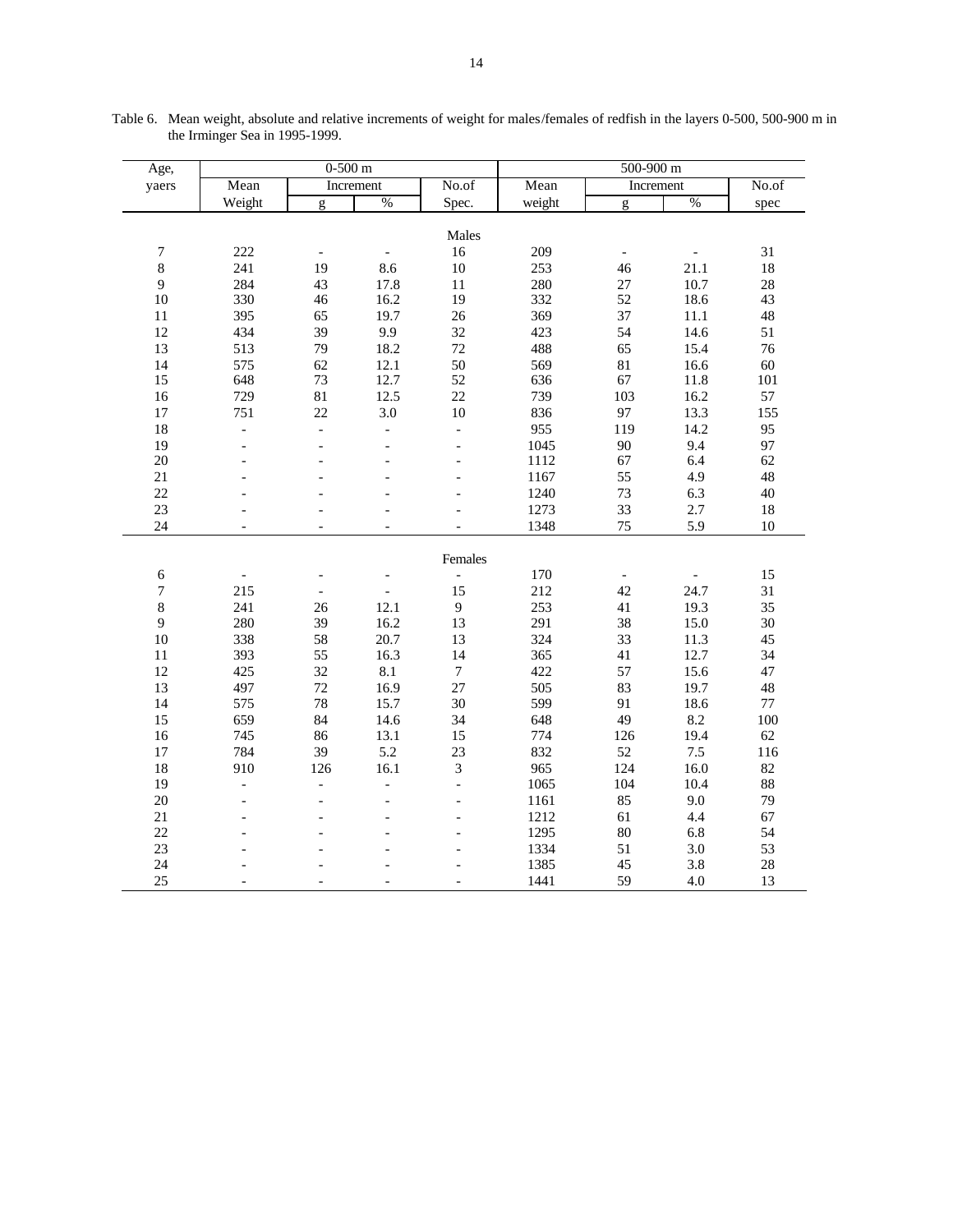| Food        | Depth,    | Length groups, cm |           |       |           |           |  |  |  |  |
|-------------|-----------|-------------------|-----------|-------|-----------|-----------|--|--|--|--|
| composition | m         | $26 - 30$         | $31 - 35$ | 36-40 | $41 - 45$ | $46 - 50$ |  |  |  |  |
| Calanus     | $0 - 500$ | 40,4              | 17,1      | 13,6  | 43,4      |           |  |  |  |  |
|             | 500-1000  | 16,7              | 20,0      | 9,0   | 1,7       |           |  |  |  |  |
| Euphausiids | $0 - 500$ | 34,8              | 12,4      | 8,2   | 33,8      |           |  |  |  |  |
|             | 500-1000  | 25,0              | 24,4      | 6,0   | 3,4       |           |  |  |  |  |
| Themisto    | $0 - 500$ | 62,9              | 64,1      | 38,6  | 35,9      |           |  |  |  |  |
|             | 500-1000  | 25/0              | 35,6      | 38,8  | 39,0      | 50,0      |  |  |  |  |
| Sagitta     | $0 - 500$ | 2,2               | 0,4       | 1,6   | 14,5      |           |  |  |  |  |
|             | 500-1000  | 8,3               |           | 1,5   |           |           |  |  |  |  |
| Shrimp      | $0 - 500$ | 6,7               | 17,9      | 26,1  | 4,8       |           |  |  |  |  |
|             | 500-1000  |                   | 8,9       | 35,8  | 47,4      | 58,3      |  |  |  |  |
| Squid       | $0 - 500$ | 16,8              | 32,9      | 34,2  | 26,9      |           |  |  |  |  |
|             | 500-1000  | 33,3              | 48.9      | 34,3  | 18,6      |           |  |  |  |  |
| Fish        | $0 - 500$ | 3,3               | 3,8       | 10,6  | 7,8       |           |  |  |  |  |
|             | 500-1000  | 16,0              | 15,6      | 25,5  | 35,6      | 31,0      |  |  |  |  |
| Other       | $0 - 500$ |                   | 7.3       | 7,8   | 7,0       |           |  |  |  |  |
| species     | 500-1000  |                   | 2,2       | 4,5   | 3,8       | 2,0       |  |  |  |  |

Table 7. Diet of *Sebastes mentella* by length groups in the Irminger Sea in 1995-1999, %.



Fig. 1. Parcelling the body surface out the zones of lesion localization: I – dorsal ("fillet ") and caudal part, II – ventral part, III – head, IV – anal part.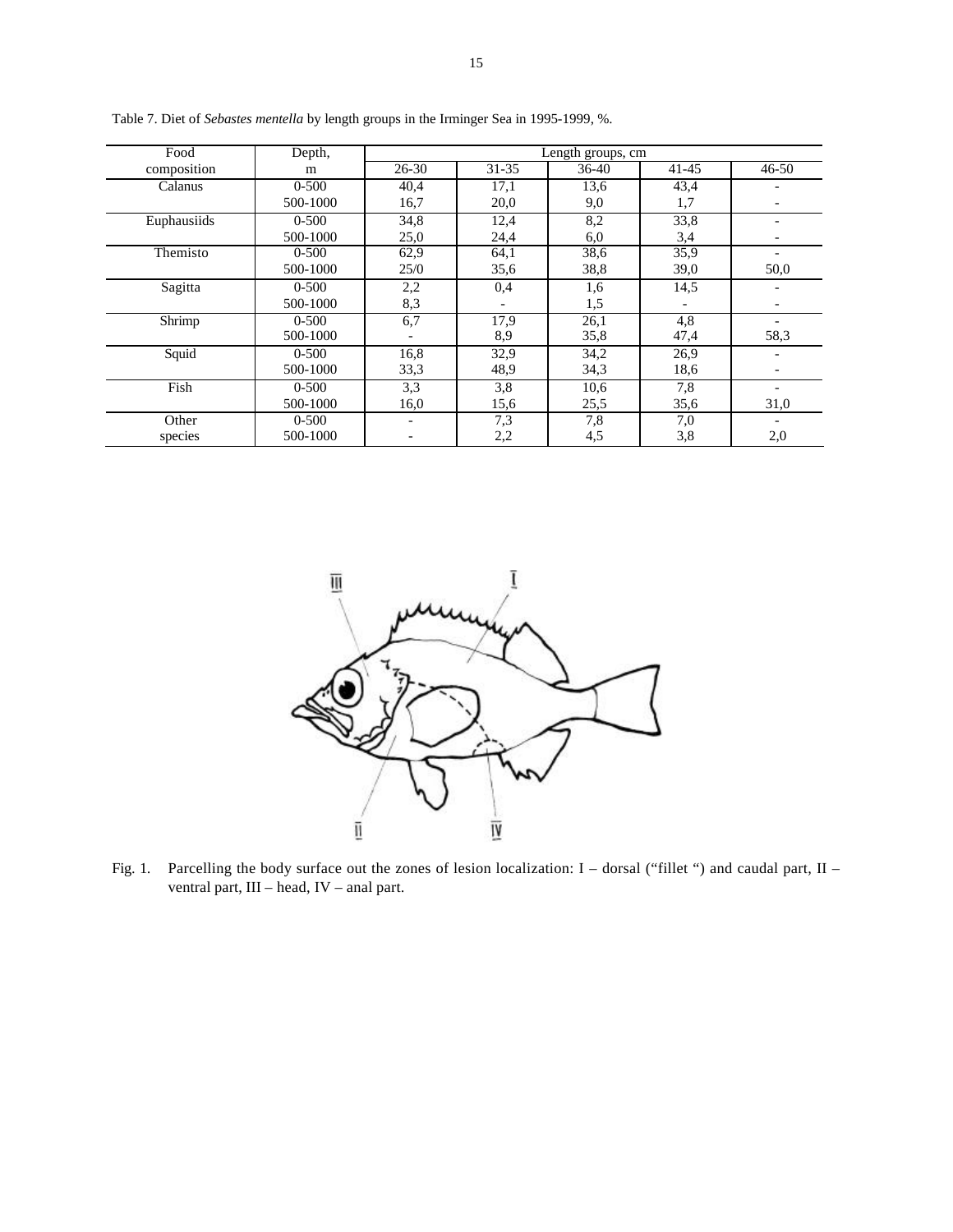

Fig. 2. Occurrence of *S. mentella* with pigmented patches on skin at different lengths in the Irminger Sea in 1983-1986 in 0-500 m layer (1) and in 1999 in 0-1000 m layer (2).



Fig. 3. Occurrence of *S. mentella* with pigmented patches on skin at different length caught at the depths above 500 m (1) and below 500 m (2) in the Irminger Sea during the year of 1999.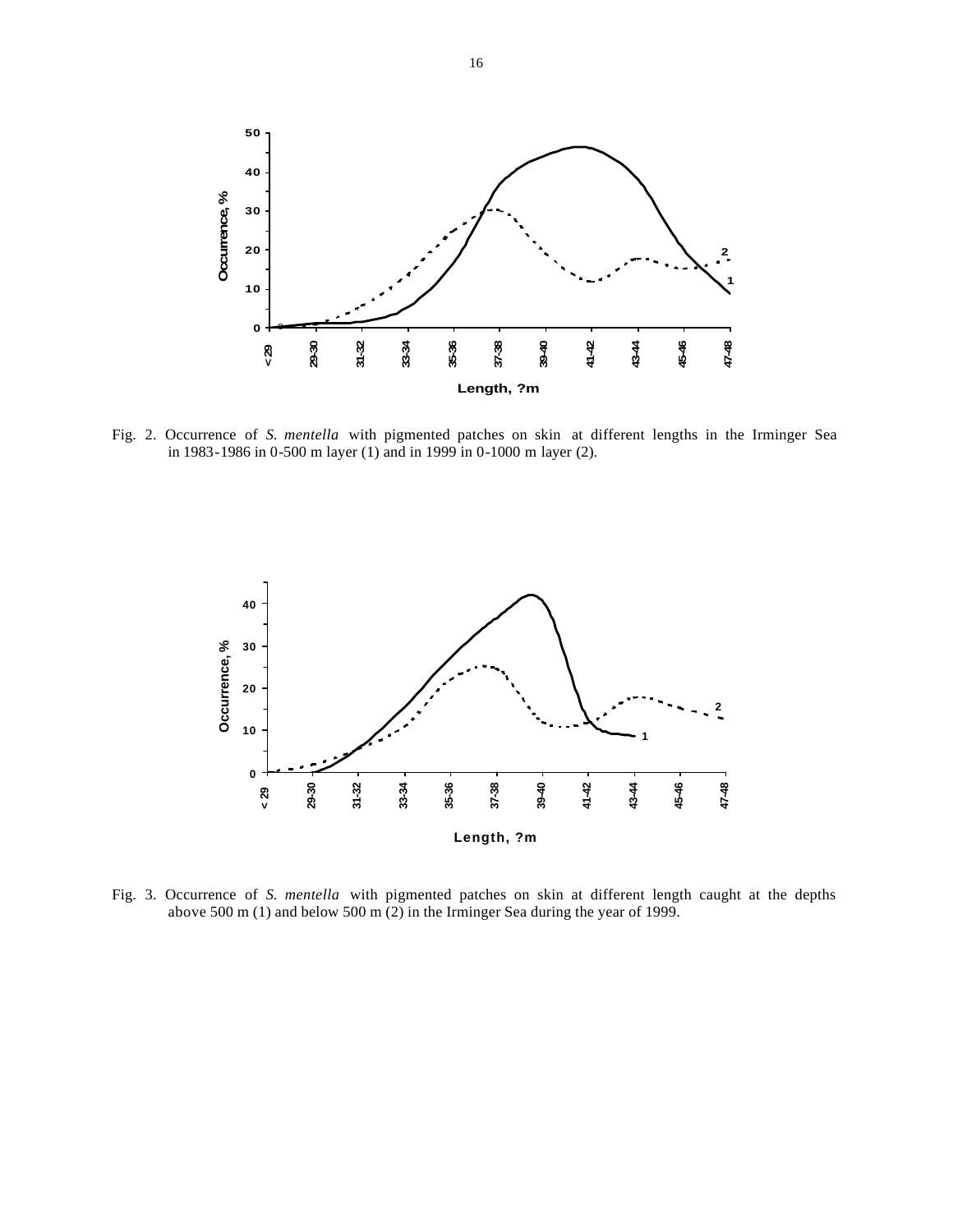

Fig. 4. Occurrence of different-size pigmented patches on skin of *Sebastes mentella* from the Irminger Sea depending on fish length.



Fig. 5. Occurrence of S. mentella specimens with pigmented patches of different size depending on fish length at different depths of the Irminger Sea (1999).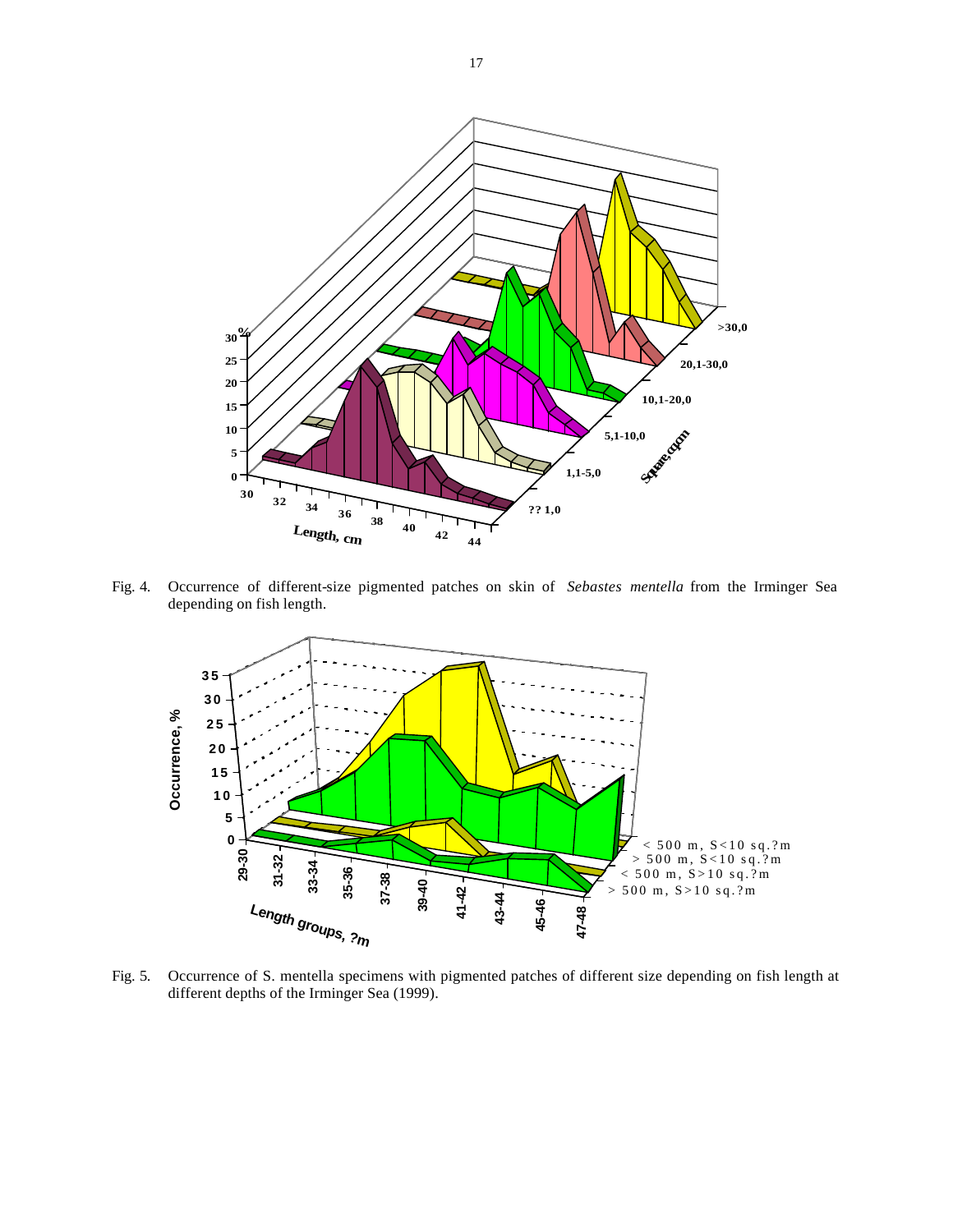

Fig. 6. Occurrence of *S. mentella* with melanocytes in muscular tissue and of some components in its feeding depending on fish length.



Length, cm

Fig. 7. Length composition of redfish in the layers 0-500 m (A), 500-900 m (B) in the Irminger Sea in 1995-1999.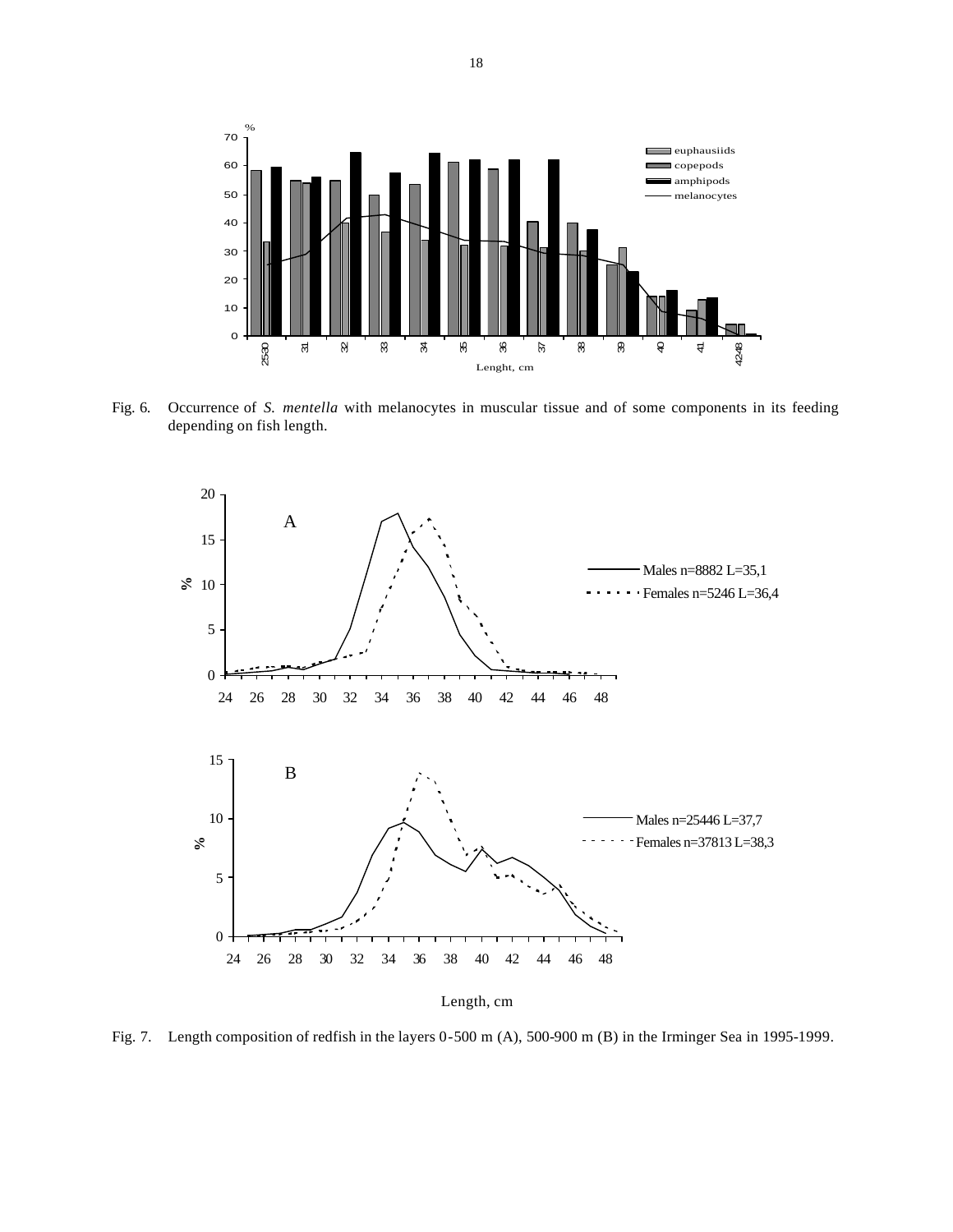

Age, years

Fig. 8. Age composition of redfish in the layers 0-500 m (A), 500-900 m (B) in the Irminger Sea in 1995-1999.



Fig. 9. Linear growth of redfish males and females in the layers 0-500 m (1), 500-900 m (2) in the Irminger Sea in 1995-1999.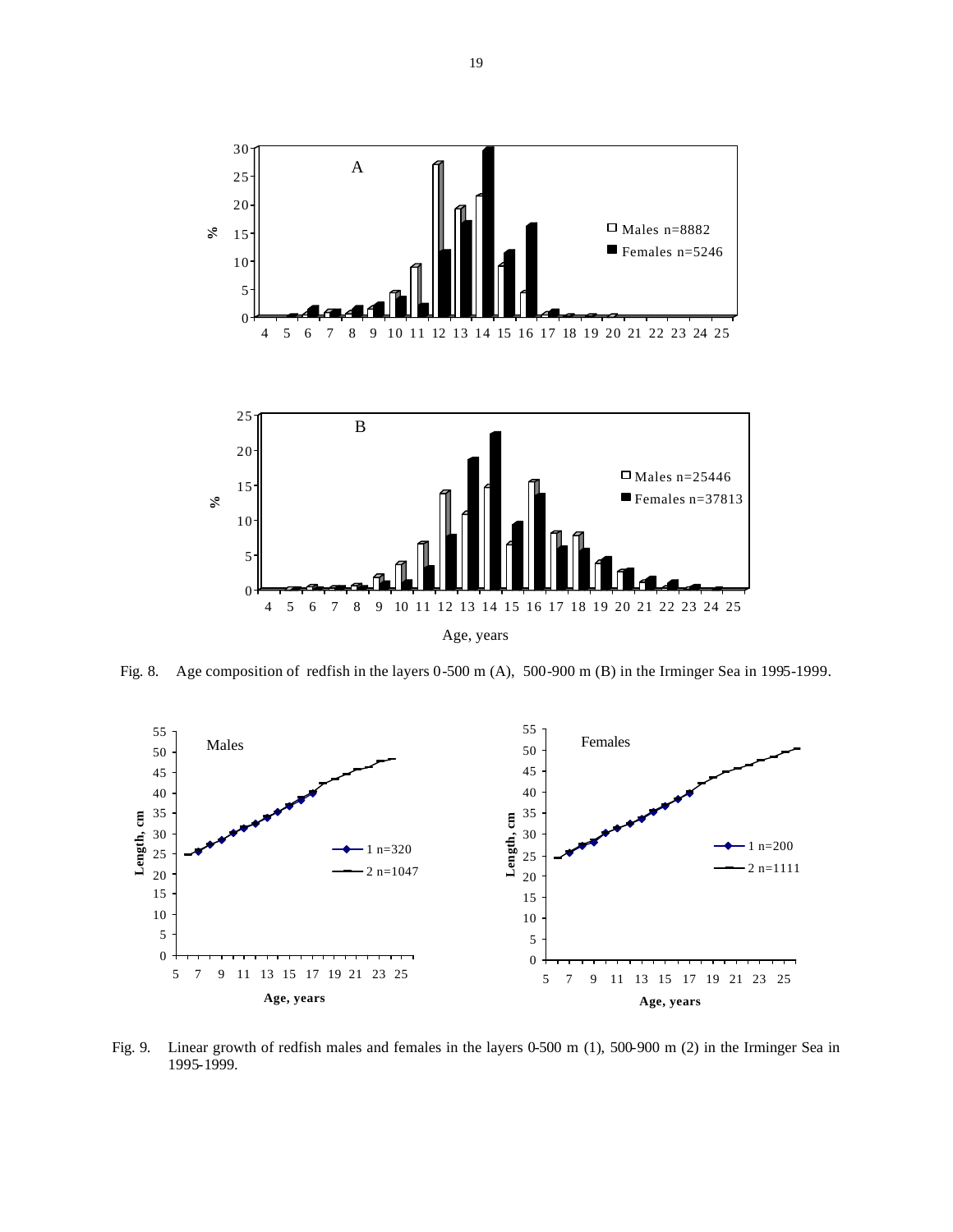

Fig. 10. Weight growth of redfish males and females in the layers 0-500 m (1), 500-900 m (2) in the Irminger Sea in 1995-1999.



Fig. 11. Maturation of males and females of redfish by length groups in the layers 0-500 m (A), 500-900 m (B) in the Irminger Sea in 1995-1999.